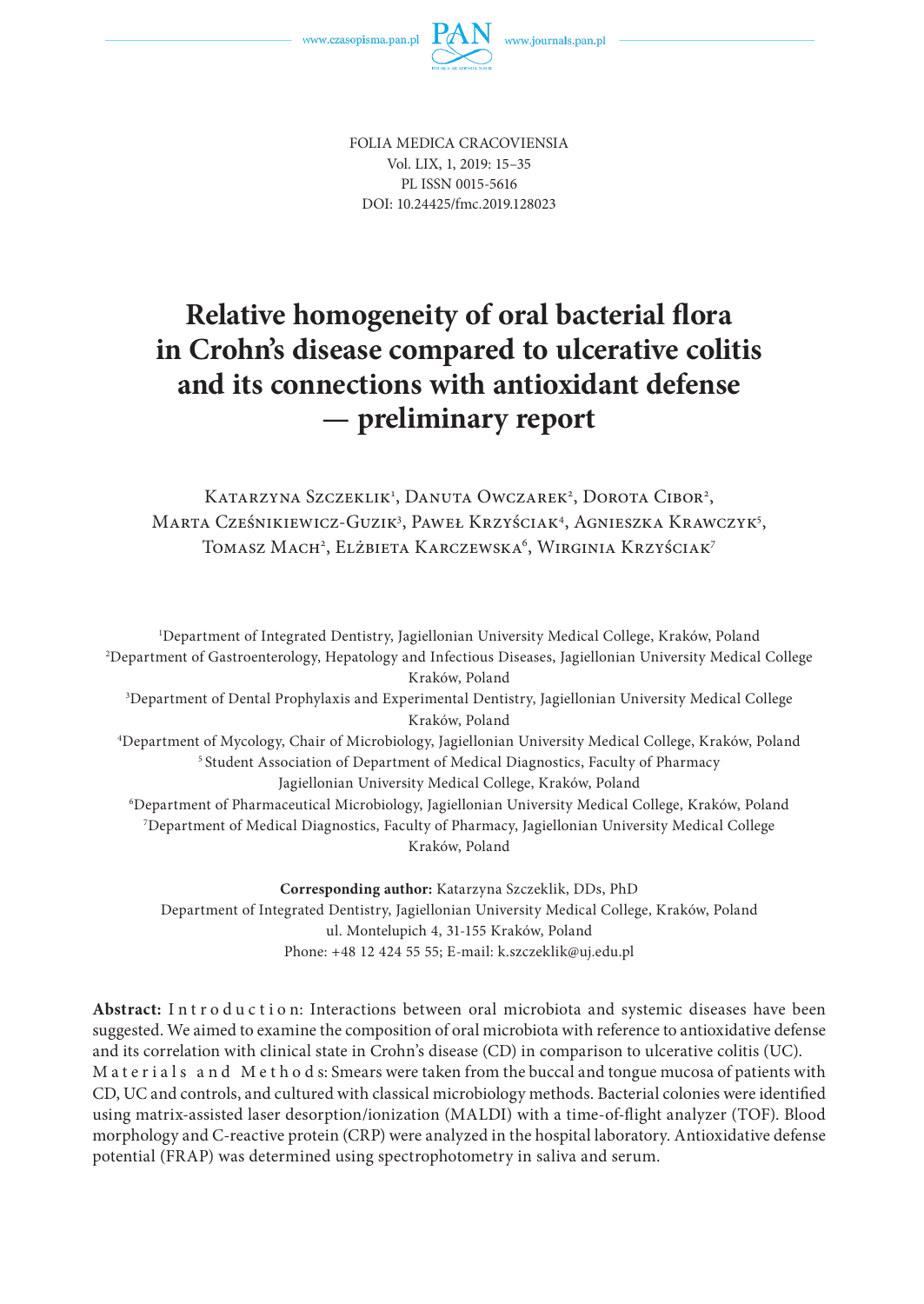Results: Oral microbiota in CD patients were characterized by lower diversity in terms of the isolated bacteria species compared to UC and this correlated with reduced FRAP in the oral cavity and intensified systemic inflammation. Oral microbiota composition in CD did not depend on the applied treatment. In CD patients, a negative correlation was observed between the FRAP value in saliva and serum and the CRP value in serum. Individual differences in the composition of oral microbiota suggest that different bacteria species may be involved in the induction of oxidative stress associated with a weakening of antioxidative defense in the oral cavity, manifested by ongoing systemic inflammation.

C o n c l u s i o n s: Analysis of both the state of the microbiota and antioxidative defense of the oral cavity, as well as their referencing to systemic inflammation may potentially prove helpful in routine diagnostic applications and in aiding a better understanding of CD and UC pathogenesis associated with oral microbiota.

**Key words:** Crohn's disease, ulcerative colitis, oral microbiota, antioxidant.

#### **Introduction**

Current developments in technology leading to research on the human microbiome indicate that a healthy oral cavity is colonized by bacteria, which thus far have been seen as etiological factors of individual local diseases, such as periodontitis, halitosis or dental caries [1, 2]. Presently, the idea of only selected, single bacteria species being etiological factors of diseases is being abandoned for the theory of ecology, explaining the role of associated microbiota in the disturbance of the microbiological equilibrium and the formation of individual pathological states. The role of interactions between the external environment and microorganisms and the immunologically susceptible host is emphasized, thanks to which interspecific shifts and dysbiosis occur, leading to the development of numerous diseases, such as non-specific enteritis, including Crohn's disease (CD) and ulcerative colitis (UC) [3, 4].

An altered microbiota of the oral cavity has been observed in CD and other systemic diseases, such as diabetes, bacteremia, endocarditis, cancers or autoimmune diseases [5–8]. Thus, it is important to find a relationship between oral bacteria diversity and other oral biomarkers and their impact on the pathophysiology of various diseases. Information obtained in this manner through the assessment of relationships with the remaining systemic biomarkers may be used to develop new algorithms. The use of biomarkers obtained using low invasiveness methods based on widely accessible material, that is saliva or oral cavity smears, may be applicable in early diagnostics or monitoring of the state of these diseases.

Based on our own study [9, 10], the production of reactive oxygen species (ROS) in patients with CD strictly depends on the inflammatory process in the organism and it may contribute to disturbance of the oxidative—antioxidative balance.

Disturbances in ROS levels within the oral cavity may be the result of changes occurring under impact from oral bacterial flora. This is caused when microorganisms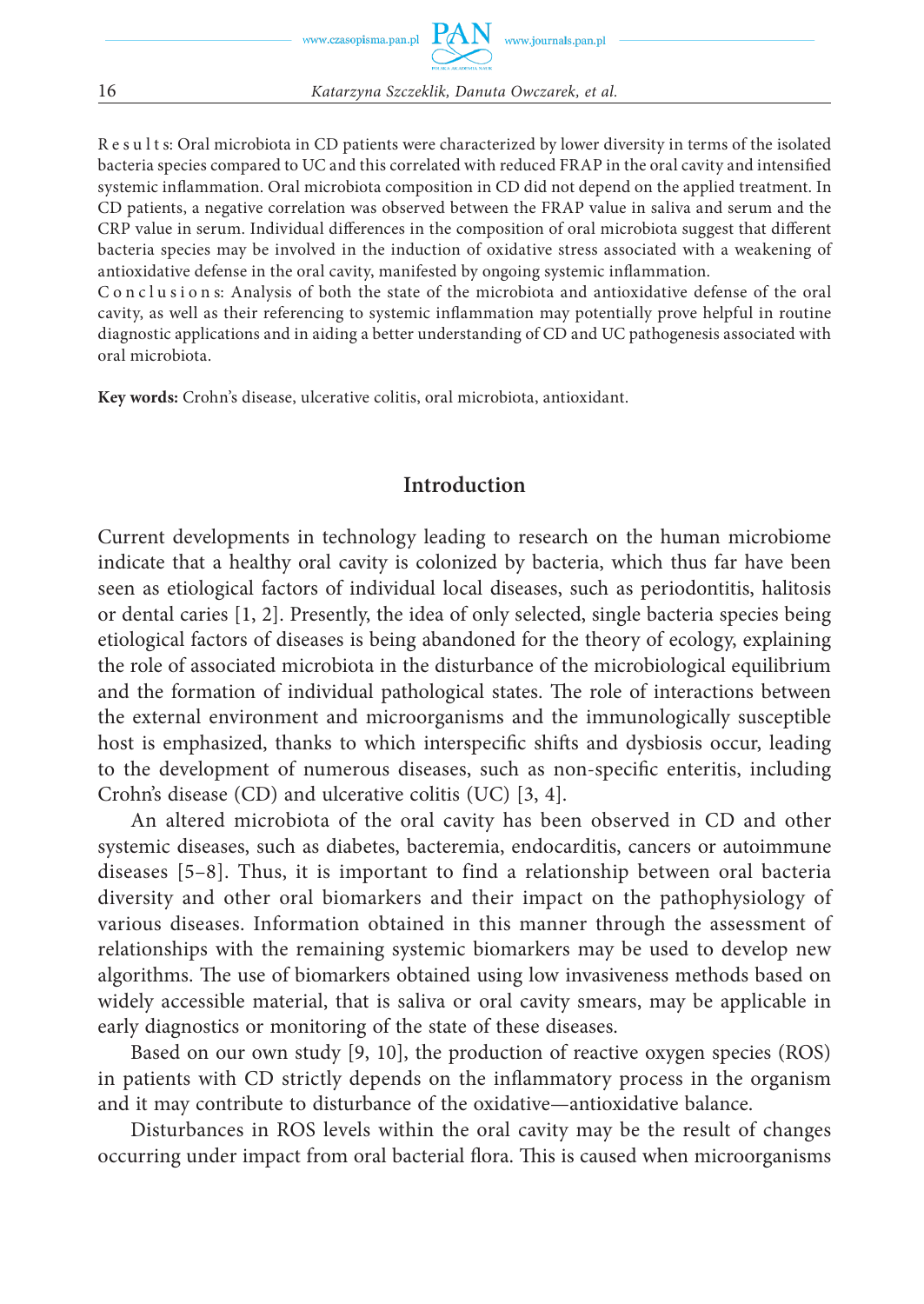capable of producing a disease are absorbed by immunity cells of the host such as neutrophils, macrophages and fibroblasts, thus forming ROS and reactive nitrogen species (RNS).

Excessive ROS and RNS, without efficient repair systems, results in structural and functional changes to proteins, lipids and nucleic acids. Byproducts of these reactions penetrate into the blood, urea or saliva, and thus some may be used as disease predictors, reflecting intensification of the ongoing inflammation or dynamically developing oxidative stress (OxS) [11, 12]. Unlike other diseases no detailed studies into CD have published results of OxS among bacteria of the oral cavity microbiota in adults [13–15].

In response to elevated bacterial invasion, the immune system of the host commences elimination of microbes through increased OxS and elevated salivary antioxidant production. The role of antioxidants in health and disease and the mechanisms associated with inclusion/exclusion of antioxidants is not fully understood. Interactions between microorganisms and the patient and the resulting action of the antioxidative systems of the host depend on numerous factors, including the predominant bacteria species, and the antioxidative systems may act jointly or independently of the antioxidative systems of the host. At the same time, the role of extrinsic factors, such as diet, and nutritional and hygienic behavior, is also important.

Immune system cells, such as neutrophils, macrophages or fibroblasts found in the oral cavity, are capable of active production ROS or RNS to combat microorganisms and microorganisms may influence the efficiency of the antioxidative systems of the host. As an example, certain bacteria of the oral cavity, such as Enterococci, are capable of endogenous ROS production, which contributes to the growth of OxS markers in the saliva and makes the interpretation of salivary antioxidant activity more difficult than would be the case with sole measurement of salivary antioxidant indicators. These data indicate the importance of the assessment of the relationship between the microbiome and the immune system of the host. Worthy of determination is also the relationship between the variability of the indicators of OxS over time and the oral microbiota composition in patients with CD in comparison to UC. Biological rhythms associated with food consumed and their variation over time may impact upon the induction of OxS and nitrosative stress as a symptom of unstable signaling between the microbiome and the host and the result of oral microbiota composition variability. This is proven by the fact that the levels of oxidative stress indicators increase after a meal, which stimulates growth of certain pathogenic bacteria and increased metabolism (e.g., *S. mutans*), disturbing the proportions in the oral microbiome. Thus, the hypothesis we sought to verify concerns variability over time of OxS levels in saliva and its association with the composition of the oral microbiota, which will stimulate ROS/RNS production.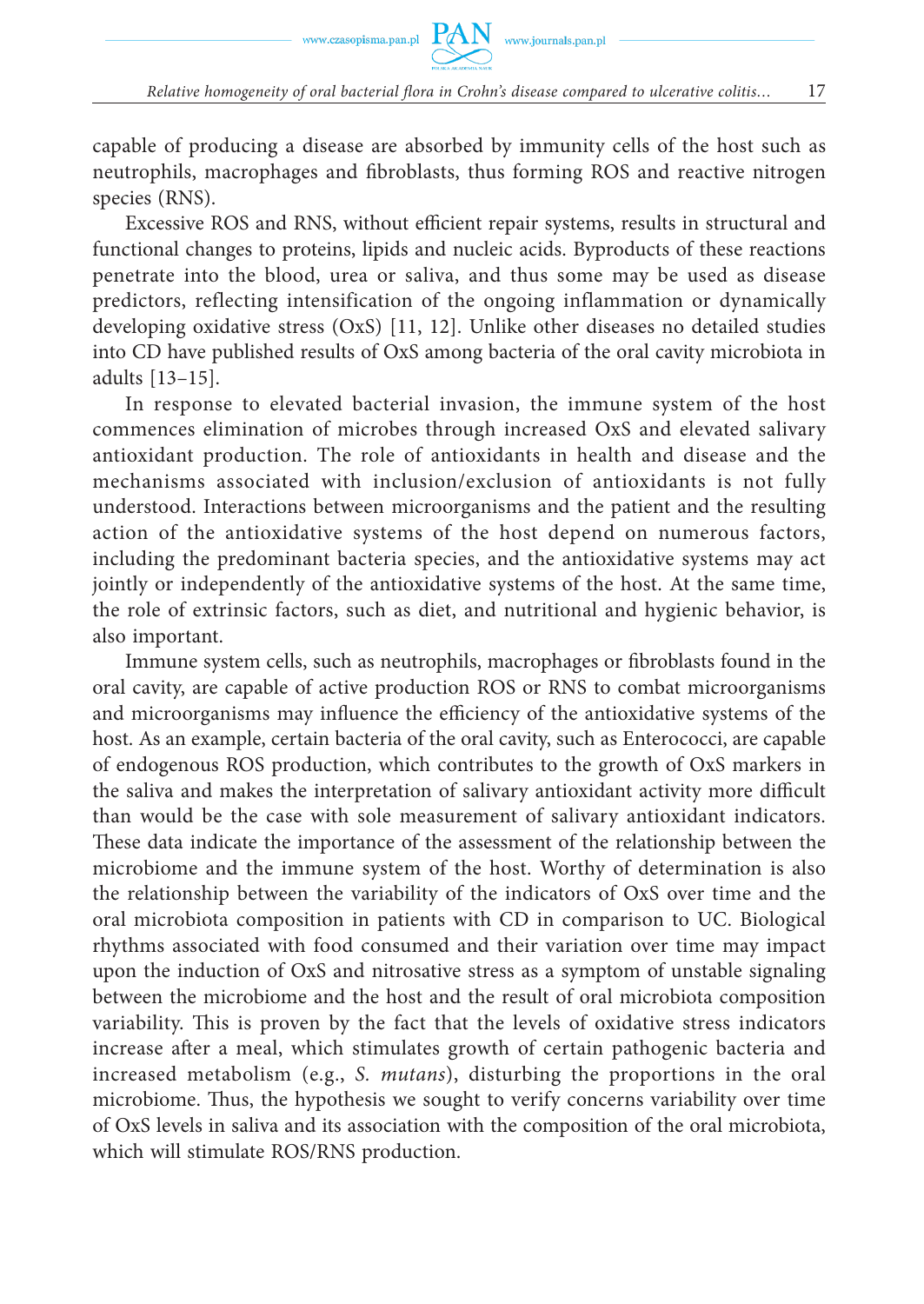

The presented study demonstrates the composition of the oral microbiota with reference to antioxidative defense elements and their correlation with clinical state, as well as systemic inflammation in CD in comparison to UC.

#### **Materials and Methods**

#### Study population

Consecutive adult patients with CD and UC were enrolled. The study population included 18 subjects with CD (age 26–64 years) and 13 with UC (age 26–67). CD and UC were diagnosed based on classic, endoscopic, histological and radiological criteria  $[16, 17]$ . The patients were recruited from the Division of Gastroenterology and Hepatology at the University Hospital in Kraków, Poland. The controls were represented by 5 healthy volunteers recruited from the hospital staff. The exclusion criteria were the following: any known systemic infection or disease, pregnancy or lactation, alcoholism, tobacco smoking, use of antibiotics, antioxidants (e.g., vitamins  $C$ , E) or anti-inflammatory drugs within the last 6 months, periodontal disease, presence of an oral mucosal inflammatory condition (e.g., aphthous, lichen planus, leukoplakia), removable orthodontic appliances, and symptoms of acute infectious illness (e.g., fever, sore throat).

The study was performed in accordance with the ethical principles of the Helsinki Declaration of 2008. Informed consent to the study procedure was obtained from all participants. The protocol was approved by the Bioethics Committee of Jagiellonian University in Kraków, Poland (KBET/200/B/2014). All individuals provided written informed consent to participate in the study.

# Clinical assessment

Clinical assessment included the presence of comorbidities, cigarette-smoking habits, and medications. In patients with CD and UC, the following parameters were evaluated: disease duration, disease location, disease activity, complications, and past surgical procedures. Complications were defined as abscesses, fistulae, and stenoses resulting in post-obstructive symptoms. To determine the location of lesions in CD and UC patients, the Montreal classification was employed [18]. To assess CD and UC activity, the CD activity index and UC activity index were used [19, 20].

#### Saliva sampling

Saliva samples were collected from all participants using a Salivette® Cotton Swab system (Sarstedt AG & Co., Numbrecht, Germany). The fasted subject rinsed their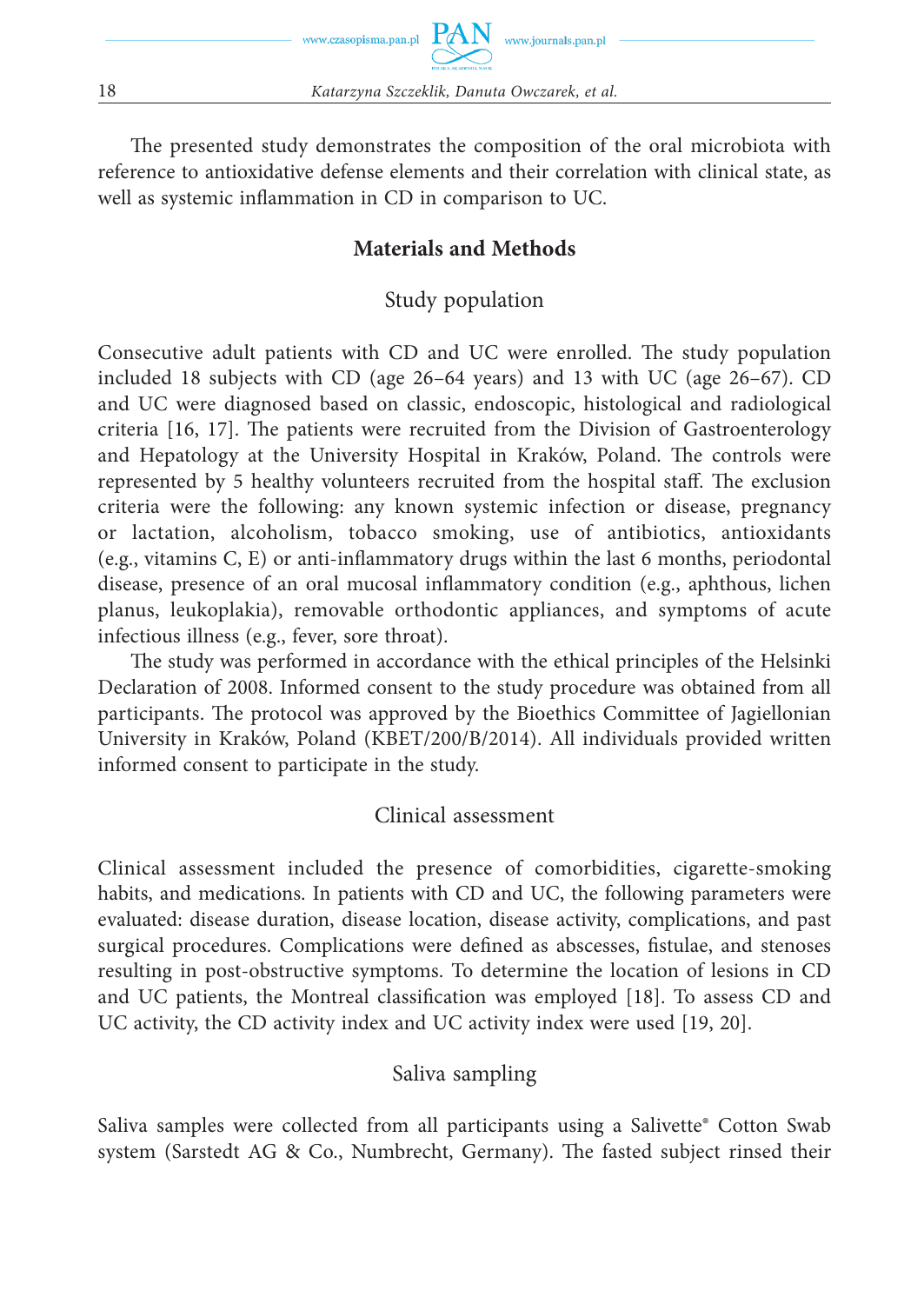

mouth with tap water for 30 s and expectorated it before saliva collection, placed a cotton swab in their mouth and chewed it for 3 min. to stimulate salivation. Salivettes with swabs saturated with saliva were centrifuged at 1000 rpm for 2 min. at 4°C. Clear saliva samples (about 1 ml) were immediately aliquoted to sterile 0.2 ml micro test tubes, Eppendorf type, and frozen at −80°C until assayed.

#### Laboratory tests

Fasting blood samples were collected from the antecubital vein in the morning. On the same day, the following laboratory parameters were determined: complete blood count, CRP, and iron and albumin concentrations in serum. Complete blood count was performed with a Sysmex XE-2100 hematology automated analyzer (Sysmex, Kobe, Germany). CRP, iron and albumin were assayed using a Modular P clinical chemistry analyzer (Roche Diagnostics, Mannheim, Germany). Additional blood samples were centrifuged at 3000  $\times g$  for 10 min at 4<sup>o</sup>C, and plasma samples were stored at −80°C for determination of FRAP and protein.

Total antioxidant potential (FRAP assay)

FRAP levels in plasma and saliva were measured according to the method of Benzie and Strain  $[21, 10]$ . The plasma and saliva samples were mixed with 3 ml reagent mixture containing acetate buffer (pH 3.6), 5 mM tripyridyltriazine in 40 mM HCl, and 20 mM ferric chloride. FRAP values were calculated by preparing an aqueous solution of known FeII (FeSO<sub>4</sub>  $\cdot$  7H<sub>2</sub>O) concentration in the range of 0–1.0 mM and a blank containing FRAP reagent mixture. Absorbance was assessed at a wavelength of 593 nm (FLUOstar Omega spectrophotometer; BMG Labtech). FRAP values were expressed as mM/mg of protein.

Concentrations of total protein in plasma and saliva were measured using the bicinchonic acid (BCA) method according to the manufacturer's instructions (Sigma-Aldrich, USA), as described previously  $[10, 15]$ . The BCA method entails reducing Cu2+ to Cu+, and Cu+ ions react in an alkaline medium with BCA, which gives it a violet color. Absorbance was read at a wavelength of 562 nm at 37°C (FLUOstar Omega spectrophotometer; BMG Labtech), and a calibration curve was plotted and a simple linear regression equation derived. Protein concentrations were expressed in mg/mL [10].

#### Microbiological methods

Smears from the mucosa of the cheek and the dorsal portion of the tongue were collected with a sterile cotton swab. The samples were transported within 4 hours to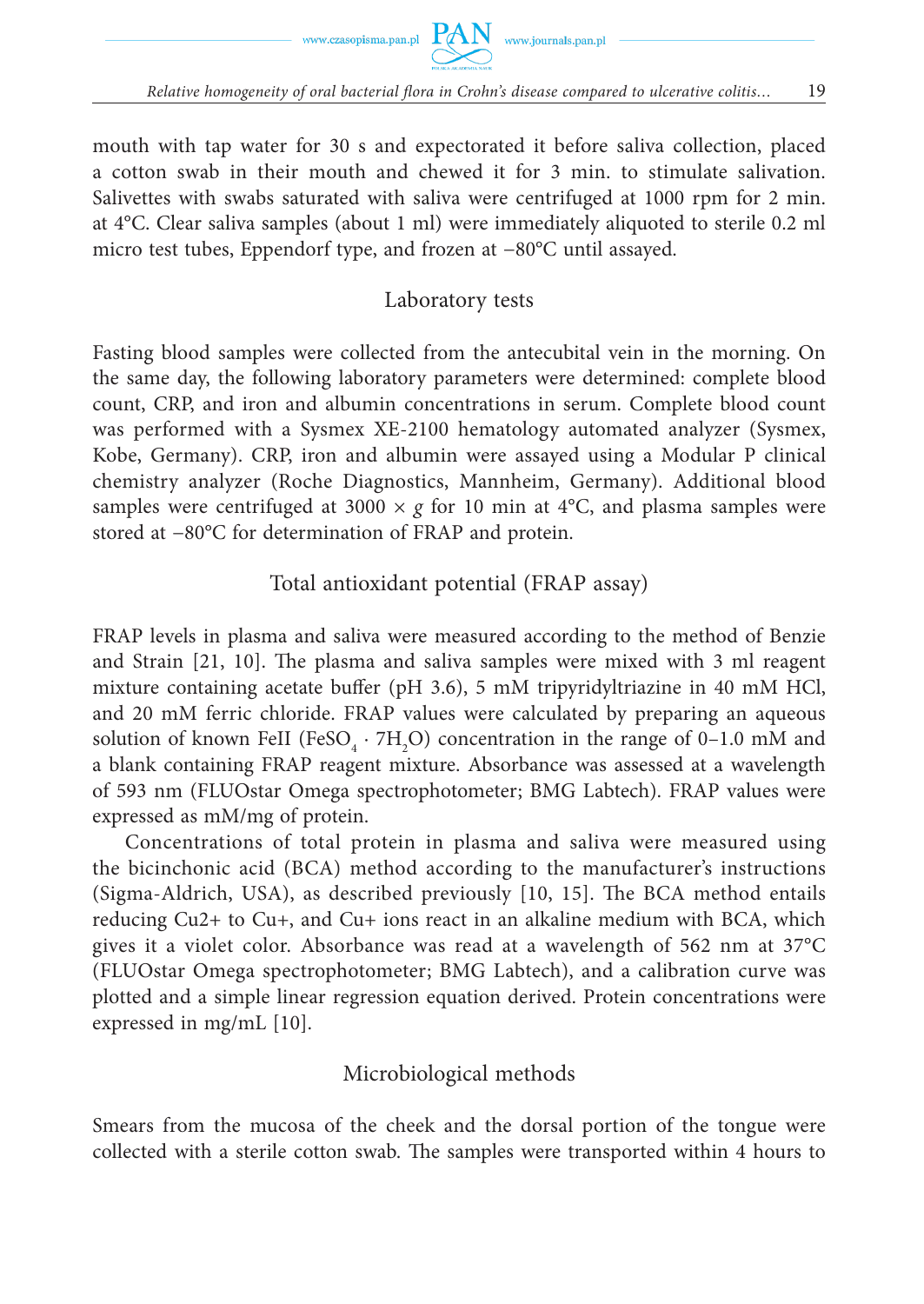the laboratory in 1 ml sterile physiological saline, pH 7.0 (PBS) at room temperature. The samples were disrupted by gentle vortexing and sonication for 30 s. Subsequently, serial dilutions of the starting solution were prepared in sterile physiological saline. Samples with the above dilutions were inoculated on plates with 10% blood agar and on selective media used to detect certain microorganism groups. The following selective media were subsequently used: CHROMagarTM chromogenic agar supporting growth of Candida and yeasts supporting gr agar for *Enterococci* (BD Enterococcosel Agar), and BD MacConkey II Agar selective medium intended for the Coli group bacteria (CCA); and chromogenic agar for isolation and differentiation of *Enterobacteriaceae*. The inoculated media were incubated in microaerophilic conditions in the presence of 5%  $\text{CO}_2$  at a temperature of 37°C over a period of 24–48 hours. Based on their morphology, colonies of yeasts, *Enterococci*, *Enterobacteriaceae* and *Staphylococci* grown on selective media were counted. Distinct microorganism species were isolated and cultured on media dedicated to growth and differentiation of microorganisms, in order to obtain clear isolates for further identification. The preliminary identification was performed based on microscopic examination of preparations stained with the Gram method and on the differences in the results of biochemical identification (API) Candida system; API 20 STREP for Streptococci and API Staph, by bioMérieux, France for Staphylococci). *Enterobacteriaceae* spp. cultured on the McConkey agar were identified using an API 20E set (bioMérieux, Lyon, France). Based on the coloration and morphology of yeast colonies on CHROMagarTM *Candida*, the isolates were identified as *Candida albicans*. The biochemical diagnosis was performed according to the manufacturer's instructions.

The bacteria species obtained in the tests were verified by means of mass spectrometry (MS) system MALDI with TOF (Bruker Daltonik, Germany). Prior to the identification, a preliminary extraction was performed (using ethanol and formic acid). Two microliters of extract were placed on a metal plate and left to dry at room temperature. The metal plate with applied samples was placed in the measurement chamber of the MALDI Biotyper apparatus and was subject to the action of a laser beam. Under the influence of desorption and bacterial protein ionization, the ionized peptides were accelerated in a strong electric field and the ion TOF was measured. Based on the obtained distribution of peptides according to the molecular weight, charge and variable time-of-flight, the MALDI-TOF MS system automatically generated spectrometric peak spectra corresponding to ions with variable weight to charge ratios and analyzed the amount, intensity and correlation of peaks, as well as comparing the tested spectrum with reference spectra of microorganisms. The automatic spectrum measurement and its comparative analysis with standard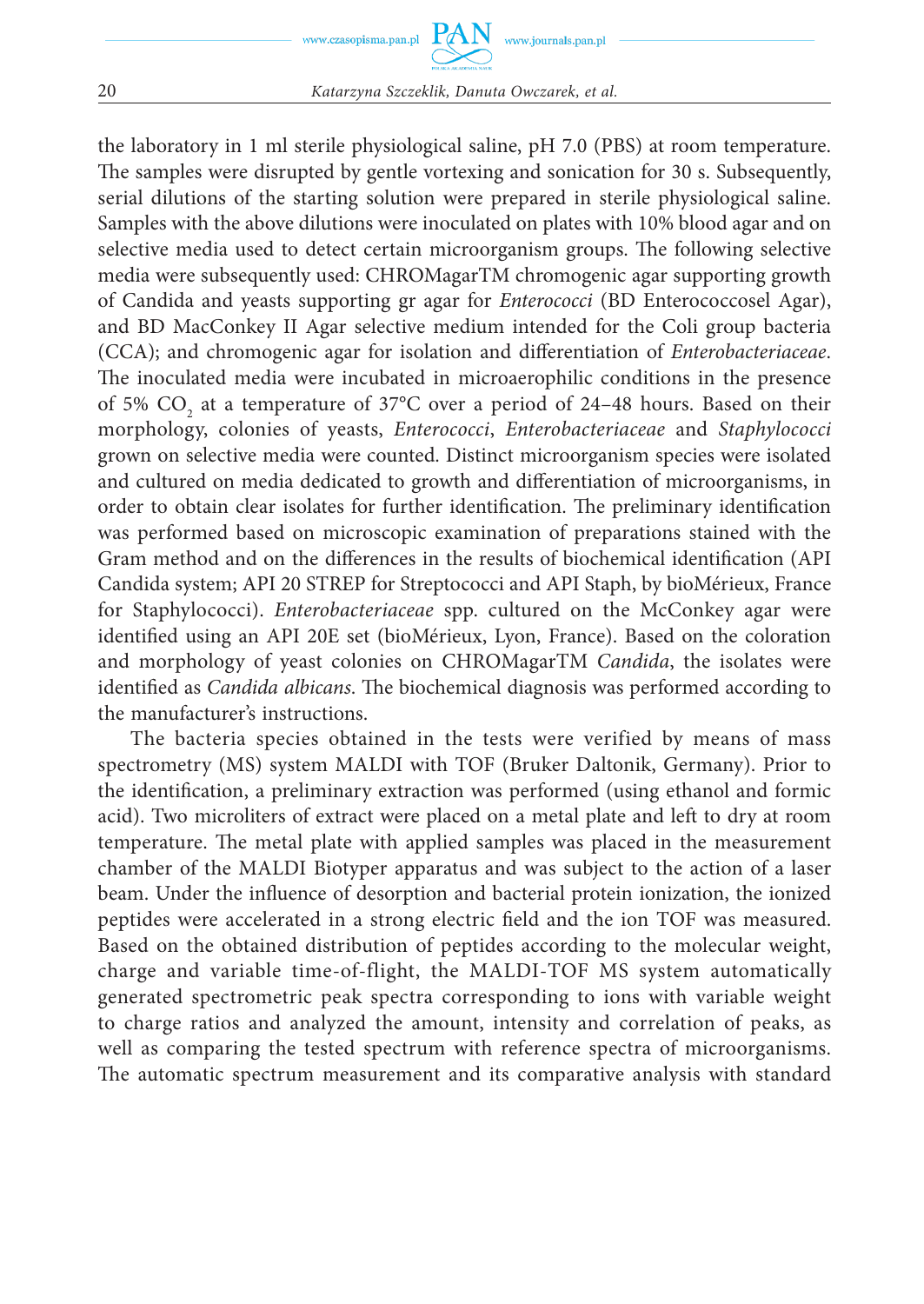

spectra was performed with an Ultraflextreme mass spectrometer in combination with MALDI Biotyper 3.0 software (Bruker Daltonik, Germany) connected to the microorganism profile database. Based on this software, the spectral protein profile was determined for the selected microorganisms. The likelihood of correct identification in the MALDI Biotyper 3.0 software was expressed in the form of a point indicator:  $2,300 - 3,000$  reliable identification of a microorganism to the specific level; 2,000-2,299 reliable identification of a microorganism to the generic level and probable result of identification to the specific level; 1,700–1,999 reliable identification result to the generic level;  $0-1,699$  unreliable identification result.

#### Statistical analysis

Statistical analyzes were conducted using R software, version  $3.5.2$  [22]. Normality was assessed with the Shapiro-Wilk test. Analyzes were conducted at a 0.05 level of significance. Comparisons of qualitative variables in groups were conducted with the chi-squared test (with Yates' correction for  $2 \times 2$  tables) or with Fisher's exact test (when low expected values occurred). Correlations between quantitative variables were assessed with Pearson's (in cases of normal distribution of both variables) or Spearman's (otherwise) correlation coefficients. Strength of association was assessed with the following schema:  $|r| \ge 0.9$  — very strong,  $0.7 \le |r| < 0.9$  — strong,  $0.5 \le |r| < 0.7$ — moderate,  $0.3 \le |\mathbf{r}| < 0.5$  — weak,  $|\mathbf{r}| < 0.3$  — very weak [23]. Multivariate analysis of the simultaneous impact of many independent variables on one quantitative dependent variable was conducted by means of linear regression. 95% confidence intervals were reported along with regression parameters. Comparisons of quantitative variables in more than two groups were conducted with ANOVA (in cases of normal distribution in each group) or with the Kruskal-Wallis test (otherwise). Fisher's LSD test (in cases of normal distribution in each group) or Dunn's test (otherwise) were used as post-hoc procedures.

#### **Results**

# Demographic data and blood test results

Demographic data and results of blood morphology and biochemical tests in patients with CD and UC and in persons from the control group are listed in Table 1. No statistically significant differences were found among the examined parameters (Table 1).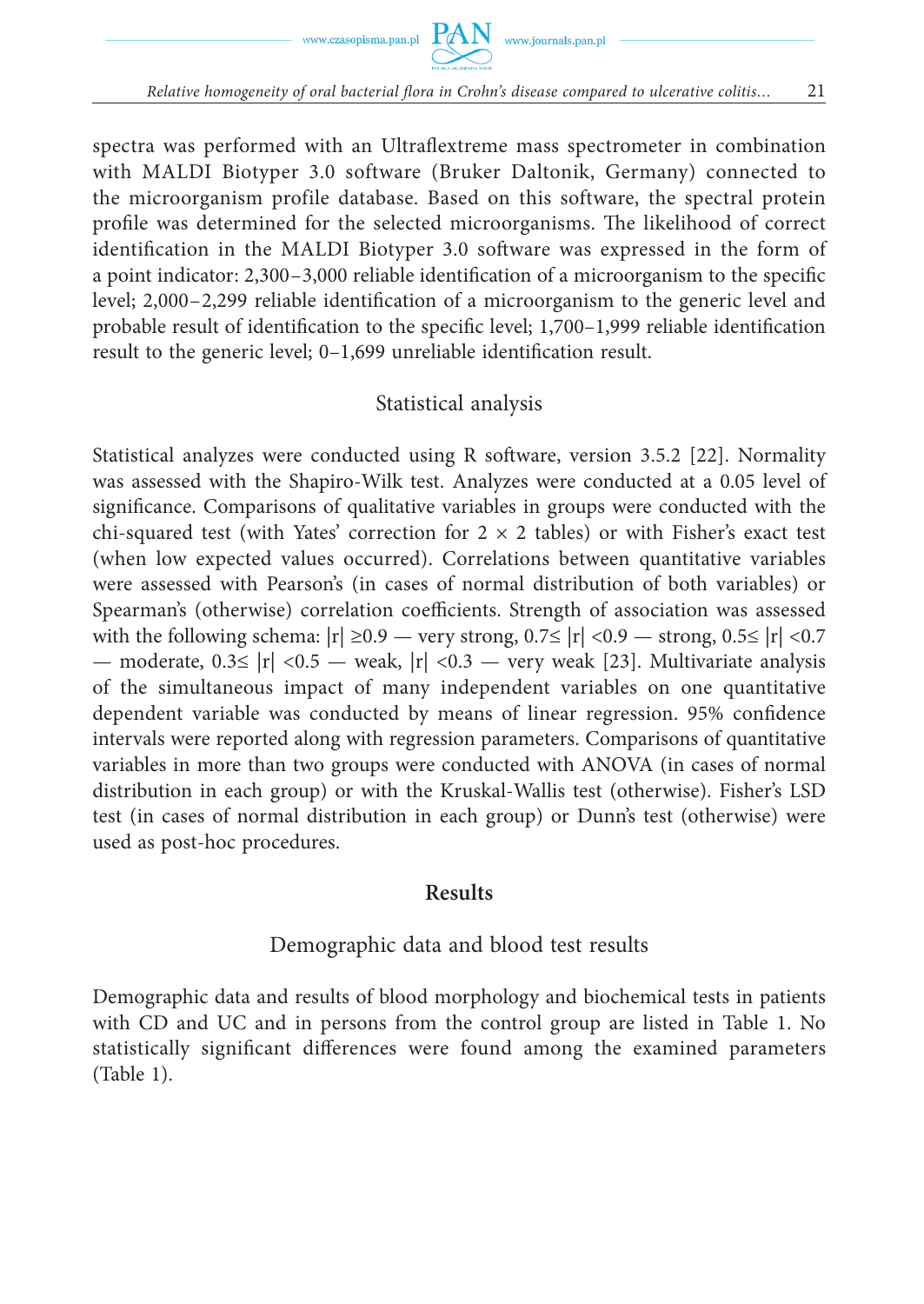|                           |               | Crohn's disease                                                                                                                                                                                                                                                                                                     | Ulcerative colitis                                                                                                                                                                                                                                                                                                                                                                                                                                                                                                                                                                                                                                                                                                                                                                                                                                    | Control        | $p^*$        |
|---------------------------|---------------|---------------------------------------------------------------------------------------------------------------------------------------------------------------------------------------------------------------------------------------------------------------------------------------------------------------------|-------------------------------------------------------------------------------------------------------------------------------------------------------------------------------------------------------------------------------------------------------------------------------------------------------------------------------------------------------------------------------------------------------------------------------------------------------------------------------------------------------------------------------------------------------------------------------------------------------------------------------------------------------------------------------------------------------------------------------------------------------------------------------------------------------------------------------------------------------|----------------|--------------|
|                           | Mean $\pm$ SD | $40.18 \pm 12.97$                                                                                                                                                                                                                                                                                                   | $43.55 \pm 13.65$                                                                                                                                                                                                                                                                                                                                                                                                                                                                                                                                                                                                                                                                                                                                                                                                                                     | $55 \pm 6.56$  | 0.198        |
| Age (years)               | Median        | 40                                                                                                                                                                                                                                                                                                                  | 41                                                                                                                                                                                                                                                                                                                                                                                                                                                                                                                                                                                                                                                                                                                                                                                                                                                    | 54             | P            |
|                           | Quartiles     | $28 - 48$                                                                                                                                                                                                                                                                                                           | $33.5 - 49.5$                                                                                                                                                                                                                                                                                                                                                                                                                                                                                                                                                                                                                                                                                                                                                                                                                                         | $51.5 - 58$    |              |
|                           | Female        | $6(33.33\%)$                                                                                                                                                                                                                                                                                                        | 9(69.23%)                                                                                                                                                                                                                                                                                                                                                                                                                                                                                                                                                                                                                                                                                                                                                                                                                                             | $3(100\%)$     | 0.067        |
| Gender                    | Male          | 12 (66.67%)                                                                                                                                                                                                                                                                                                         | 4 (30.77%)                                                                                                                                                                                                                                                                                                                                                                                                                                                                                                                                                                                                                                                                                                                                                                                                                                            | $\Omega$       | $\mathbf{F}$ |
|                           | Mean $\pm$ SD | $8.25 \pm 3.67$                                                                                                                                                                                                                                                                                                     | $9.32 \pm 3.9$                                                                                                                                                                                                                                                                                                                                                                                                                                                                                                                                                                                                                                                                                                                                                                                                                                        | $5.4 \pm 1.78$ | 0.27         |
| WBC $[10^3/\mu L]$        | Median        | 7.9                                                                                                                                                                                                                                                                                                                 | 9.44                                                                                                                                                                                                                                                                                                                                                                                                                                                                                                                                                                                                                                                                                                                                                                                                                                                  | 5.36           | $\mathbf{P}$ |
|                           | Quartiles     | $4.75 - 11.21$                                                                                                                                                                                                                                                                                                      | $6.34 - 10.57$<br>$4.5 - 6.28$<br>$4.22 \pm 0.66$<br>$4.83 \pm 0.35$<br>4.33<br>4.71<br>$3.76 - 4.76$<br>$4.63 - 4.96$<br>$11.93 \pm 1.93$<br>$14.1 \pm 0.56$<br>11.2<br>14<br>$10.2 - 13.7$<br>13.8-14.35<br>$42.33 \pm 1.56$<br>$36.35 \pm 4.57$<br>35.7<br>42.5<br>$32.15 - 40.5$<br>$41.6 - 43.15$<br>$86.76 \pm 7.11$<br>$87.97 \pm 5.95$<br>86.3<br>89.5<br>$83.2 - 88.1$<br>85.45-91.25<br>$3.91 \pm 2.58$<br>3.25<br>$\equiv$<br>$1.88 - 5.95$<br>$4.73 \pm 2.32$<br>3.85<br>$\overline{\phantom{0}}$<br>$3.6 - 4.33$<br>$362.45 \pm 120.81$<br>$204 \pm 78.89$<br>325<br>195<br>$162.5 - 241$<br>312-384<br>$6.7 \pm 6.51$<br>$\overline{\phantom{0}}$<br>6.7<br>$\qquad \qquad -$<br>$4.4 - 9.01$<br>$\equiv$<br>$39.67 \pm 1.53$<br>$\qquad \qquad -$<br>40<br>—<br>$39 - 40.5$<br>$\equiv$<br>$9.04 \pm 6.89$<br>$1\,\pm\,0$<br>6.91<br>1 |                |              |
|                           | $Mean \pm SD$ | $4.22 \pm 0.62$                                                                                                                                                                                                                                                                                                     |                                                                                                                                                                                                                                                                                                                                                                                                                                                                                                                                                                                                                                                                                                                                                                                                                                                       |                | 0.291        |
| RBC [10 <sup>6</sup> /µL] | Mediana       | 4.03                                                                                                                                                                                                                                                                                                                |                                                                                                                                                                                                                                                                                                                                                                                                                                                                                                                                                                                                                                                                                                                                                                                                                                                       |                | P            |
|                           | Quartiles     | $3.91 - 4.85$                                                                                                                                                                                                                                                                                                       |                                                                                                                                                                                                                                                                                                                                                                                                                                                                                                                                                                                                                                                                                                                                                                                                                                                       |                |              |
|                           | Mean $\pm$ SD | $12.06 \pm 1.7$                                                                                                                                                                                                                                                                                                     |                                                                                                                                                                                                                                                                                                                                                                                                                                                                                                                                                                                                                                                                                                                                                                                                                                                       | $1 - 1$        | 0.156        |
| $Hb$ $dL$                 | Median        | 12.7                                                                                                                                                                                                                                                                                                                |                                                                                                                                                                                                                                                                                                                                                                                                                                                                                                                                                                                                                                                                                                                                                                                                                                                       |                | P            |
|                           | Quartiles     | $10.7 - 13.1$                                                                                                                                                                                                                                                                                                       |                                                                                                                                                                                                                                                                                                                                                                                                                                                                                                                                                                                                                                                                                                                                                                                                                                                       |                |              |
|                           | Mean $\pm$ SD | $36.92 \pm 4.72$                                                                                                                                                                                                                                                                                                    |                                                                                                                                                                                                                                                                                                                                                                                                                                                                                                                                                                                                                                                                                                                                                                                                                                                       |                | 0.133        |
| $Ht$ [%]                  | Median        | 37.3<br>$33.2 - 39.4$<br>$88.34 \pm 7.92$<br>89.1<br>84.4-93.2<br>$4.56 \pm 5.54$<br>1.7<br>$1.03 - 5.62$<br>$4.5 \pm 2.22$<br>3.9<br>$3.55 - 4.35$<br>$342.35 \pm 101.09$<br>336<br>245-401<br>$10.91 \pm 7.92$<br>8.02<br>$5.71 - 12.65$<br>$37.16 \pm 6.18$<br>37<br>$33.6 - 42.55$<br>$13.02 \pm 18.33$<br>4.83 |                                                                                                                                                                                                                                                                                                                                                                                                                                                                                                                                                                                                                                                                                                                                                                                                                                                       |                | P            |
|                           | Quartiles     |                                                                                                                                                                                                                                                                                                                     |                                                                                                                                                                                                                                                                                                                                                                                                                                                                                                                                                                                                                                                                                                                                                                                                                                                       |                |              |
|                           | Mean $\pm$ SD |                                                                                                                                                                                                                                                                                                                     |                                                                                                                                                                                                                                                                                                                                                                                                                                                                                                                                                                                                                                                                                                                                                                                                                                                       |                | 0.864        |
| MCV [fL]                  | Mediana       |                                                                                                                                                                                                                                                                                                                     |                                                                                                                                                                                                                                                                                                                                                                                                                                                                                                                                                                                                                                                                                                                                                                                                                                                       |                | P            |
|                           | Quartiles     |                                                                                                                                                                                                                                                                                                                     | 4.77-13.72                                                                                                                                                                                                                                                                                                                                                                                                                                                                                                                                                                                                                                                                                                                                                                                                                                            |                |              |
|                           | Mean $\pm$ SD |                                                                                                                                                                                                                                                                                                                     |                                                                                                                                                                                                                                                                                                                                                                                                                                                                                                                                                                                                                                                                                                                                                                                                                                                       |                | 0.384        |
| Microcytes [%]            | Median        |                                                                                                                                                                                                                                                                                                                     |                                                                                                                                                                                                                                                                                                                                                                                                                                                                                                                                                                                                                                                                                                                                                                                                                                                       |                | NP           |
|                           | Quartiles     |                                                                                                                                                                                                                                                                                                                     |                                                                                                                                                                                                                                                                                                                                                                                                                                                                                                                                                                                                                                                                                                                                                                                                                                                       |                |              |
|                           | Mean $\pm$ SD |                                                                                                                                                                                                                                                                                                                     |                                                                                                                                                                                                                                                                                                                                                                                                                                                                                                                                                                                                                                                                                                                                                                                                                                                       |                | 0.895        |
| Macrocytes [%]            | Median        |                                                                                                                                                                                                                                                                                                                     |                                                                                                                                                                                                                                                                                                                                                                                                                                                                                                                                                                                                                                                                                                                                                                                                                                                       |                | NP           |
|                           | Quartiles     |                                                                                                                                                                                                                                                                                                                     |                                                                                                                                                                                                                                                                                                                                                                                                                                                                                                                                                                                                                                                                                                                                                                                                                                                       |                |              |
|                           | Mean $\pm$ SD |                                                                                                                                                                                                                                                                                                                     |                                                                                                                                                                                                                                                                                                                                                                                                                                                                                                                                                                                                                                                                                                                                                                                                                                                       |                | 0.063        |
| PLT $[10^3/\mu L]$        | Median        |                                                                                                                                                                                                                                                                                                                     |                                                                                                                                                                                                                                                                                                                                                                                                                                                                                                                                                                                                                                                                                                                                                                                                                                                       |                | NP           |
|                           | Quartiles     |                                                                                                                                                                                                                                                                                                                     |                                                                                                                                                                                                                                                                                                                                                                                                                                                                                                                                                                                                                                                                                                                                                                                                                                                       |                |              |
|                           | Mean $\pm$ SD |                                                                                                                                                                                                                                                                                                                     |                                                                                                                                                                                                                                                                                                                                                                                                                                                                                                                                                                                                                                                                                                                                                                                                                                                       |                | 0.358        |
| Iron [µmol/l]             | Median        |                                                                                                                                                                                                                                                                                                                     |                                                                                                                                                                                                                                                                                                                                                                                                                                                                                                                                                                                                                                                                                                                                                                                                                                                       |                | P            |
|                           | Quartiles     |                                                                                                                                                                                                                                                                                                                     |                                                                                                                                                                                                                                                                                                                                                                                                                                                                                                                                                                                                                                                                                                                                                                                                                                                       |                |              |
|                           | Mean $\pm$ SD |                                                                                                                                                                                                                                                                                                                     |                                                                                                                                                                                                                                                                                                                                                                                                                                                                                                                                                                                                                                                                                                                                                                                                                                                       |                | 0.742        |
| Albumin [g/l]             | Median        |                                                                                                                                                                                                                                                                                                                     |                                                                                                                                                                                                                                                                                                                                                                                                                                                                                                                                                                                                                                                                                                                                                                                                                                                       |                | P            |
|                           | Quartiles     |                                                                                                                                                                                                                                                                                                                     |                                                                                                                                                                                                                                                                                                                                                                                                                                                                                                                                                                                                                                                                                                                                                                                                                                                       |                |              |
|                           | Mean $\pm$ SD |                                                                                                                                                                                                                                                                                                                     |                                                                                                                                                                                                                                                                                                                                                                                                                                                                                                                                                                                                                                                                                                                                                                                                                                                       |                | 0.057        |
| CRP [mg/l]                | Median        |                                                                                                                                                                                                                                                                                                                     |                                                                                                                                                                                                                                                                                                                                                                                                                                                                                                                                                                                                                                                                                                                                                                                                                                                       |                | NP           |
|                           | Quartiles     | $2.84 - 9.2$                                                                                                                                                                                                                                                                                                        |                                                                                                                                                                                                                                                                                                                                                                                                                                                                                                                                                                                                                                                                                                                                                                                                                                                       |                |              |

Table 1. The results of blood tests in the studied groups of patients with 'Crohn's disease, patients with ulcerative colitis and healthy persons in the control group.

Results are mean  $\pm$  SD; no statistically significant differences were observed when p >0.05.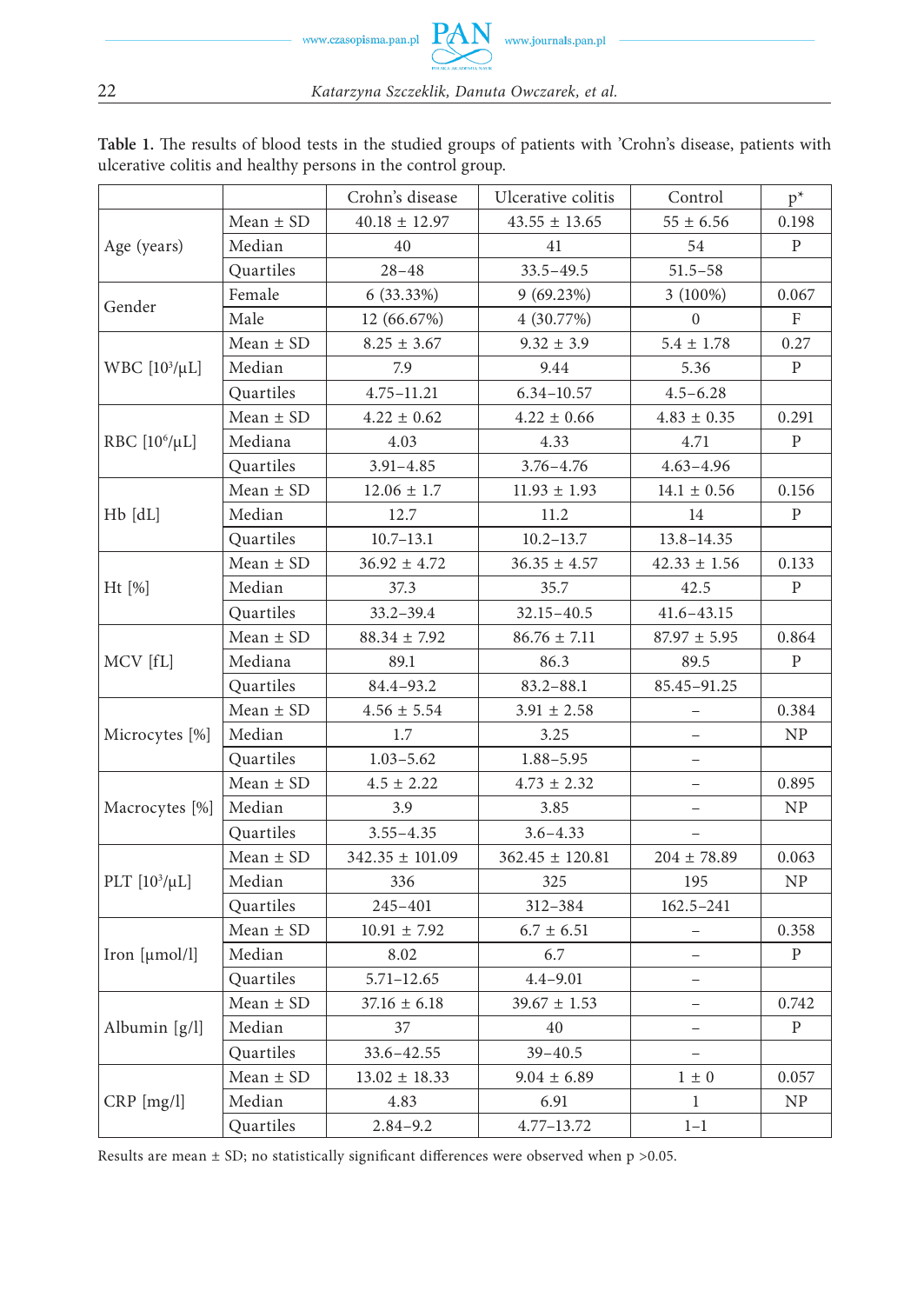# Microbiological identification

Presented below are identification results of strains of bacteria isolated from the mucous membrane of the oral cavity of patients with CD and patients with UC, as well as bacteria isolates from the mucosa of the cheeks and tongue collected from persons in control groups (without the above diseases). The identification was carried out using biochemical methods and the MALDI-TOF MS technique. The majority of results obtained from biochemical identification and with the use of the MS technique were consistent. Ultimately, the data were represented as a MALDI-TOF identification result due to the higher probability of identification being consistent with the real identification (Table 2, Fig. 1).

|                     | Crohn's disease<br>$(n = 18)$ | Ulcerative colitis<br>$(n = 13)$ | Control<br>$(n = 3)$ | $p^*$     |
|---------------------|-------------------------------|----------------------------------|----------------------|-----------|
| S. vestibularis     | 5 (27.78%)                    | 2(15.38%)                        | $\Omega$             | 0.574 F   |
| S. mitis            | $\mathbf{0}$                  | 5(38.46%)                        | $1(33.33\%)$         | $0.009$ F |
| S. oralis           | $\mathbf{0}$                  | 5(38.46%)                        | 2(66.67%)            | $0.002$ F |
| S. salivarius       | 2 (11.11%)                    | 1(7.69%)                         | 2(66.67%)            | $0.062$ F |
| S. gordoni          | $2(11.11\%)$                  | 2 (15.38%)                       | $\Omega$             | 1 F       |
| S. sorbinus         | $\theta$                      | $1(7.69\%)$                      | $\Omega$             | $0.471$ F |
| S. mutans           | $\theta$                      | $1(7.69\%)$                      | $\mathbf{0}$         | 0.471 F   |
| S. downei           | $1(5.56\%)$                   | $\theta$                         | $\Omega$             | 1 F       |
| S. parasanguinis    | $2(11.11\%)$                  | 4 (30.77%)                       | $\Omega$             | $0.238$ F |
| A. odontolyticus    | $2(11.11\%)$                  | 3 (23.08%)                       | $\Omega$             | 0.771 F   |
| A. oris             | $2(11.11\%)$                  | $1(7.69\%)$                      | $\Omega$             | 1 F       |
| B. cereus           | $1(5.56\%)$                   | $\mathbf{0}$                     | $\mathbf{0}$         | 1 F       |
| L. fermentum        | $\mathbf{0}$                  | $\mathbf{0}$                     | 2(66.67%)            | $0.005$ F |
| N. flavescens/sicca | $\mathbf{0}$                  | $1(7.69\%)$                      | $\mathbf{0}$         | 0.471 F   |
| R. dentocariosa     | 4(22.22%)                     | 8 (61.54%)                       | $\mathbf{0}$         | $0.046$ F |
| R. mucilaginosa     | $6(33.33\%)$                  | 8 (61.54%)                       | 2(66.67%)            | $0.276$ F |
| A. defectiva        | $1(5.56\%)$                   | $\mathbf{0}$                     | $\mathbf{0}$         | 1 F       |
| C. albicans         | $1(5.56\%)$                   | $\mathbf{0}$                     | $\mathbf{0}$         | 1 F       |

Table 2. Identification of isolated bacterial strains in patients with Crohn's disease, ulcerative colitis and control group based on routine biochemical methods and MALDI-TOF MS technique.

\*chi-square test, F-Fisher exact test (low expected values in the table).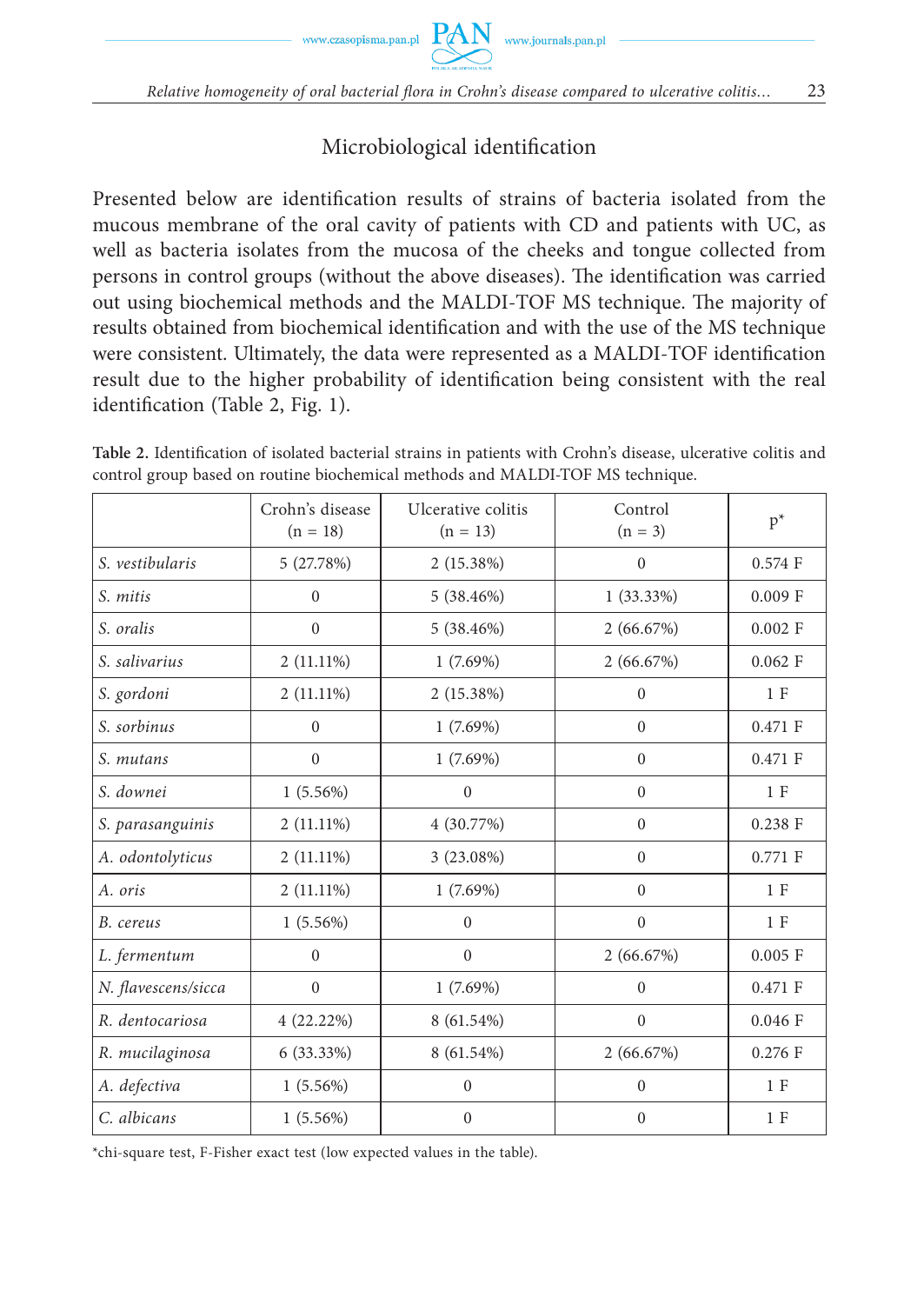

24 *Katarzyna Szczeklik, Danuta Owczarek, et al.*



Fig. 1. Identification of isolated bacterial strains in patients with Crohn's disease (CD), ulcerative colitis (UC) and control group based on routine biochemical methods and MALDI-TOF MS technique.

In terms of the isolated species, the microbiota of patients with CD had the lowest diversity (Table 2, Fig. 1). Table 2 presents statistically significant differences between the isolated species of the studied groups. Significant differences between the groups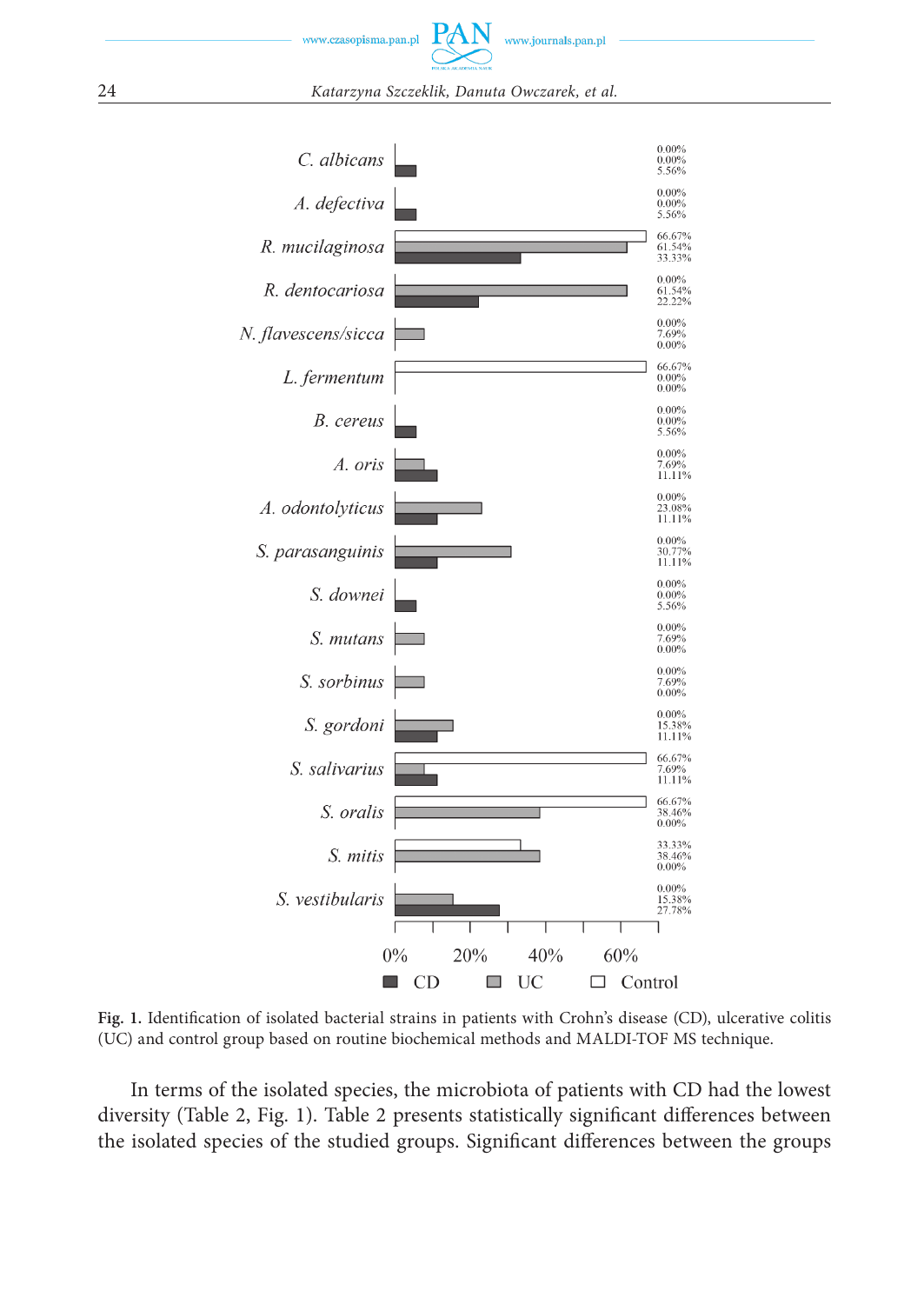



concerned the following species: *S. mitis* — this species was most common in the UC group and least common in the CD group; *S. oralis* was most common in the control group and the least common in CD. *L. fermentum* was only found in the control group, while *R. dentocariosa* was most common in the UC group and least common in the control group.

# Total antioxidative potential (FRAP)

FRAP measured in the serum and in the saliva and the FRAP serum/saliva ratio in patients with CD, UC and in the control group differed statistically significantly between all three parameters (p <0.05). *Post-hoc* analysis demonstrated that FRAP in saliva was significantly higher in the UC group than in the CD group; FRAP in the saliva was significantly higher in the control groups than UC, where it was significantly higher than in the CD group. The ratio of FRAP in serum to FRAP in saliva was significantly lower in UC and control groups than in the CD group. In patients with CD, FRAP in the serum was higher than FRAP in saliva (Table 3, Fig. 2).

| Parameter                                                   |               | Crohn's disease-A.<br>$(n = 18)$ | Ulcerative colitis-B.<br>$(n = 13)$ | Control-C.<br>$(n = 3)$ | $p^*$          |
|-------------------------------------------------------------|---------------|----------------------------------|-------------------------------------|-------------------------|----------------|
| FRAP<br>$\left[\text{mM/g}\right]$<br>protein]<br>in saliva | Mean $\pm$ SD | $0.04282 \pm 0.00199$            | $0.04556 \pm 0.00245$               | $0.04833 \pm 0.00103$   | < 0.001        |
|                                                             | Median        | 0.04325                          | 0.0463                              | 0.0486                  | P              |
|                                                             | Quartiles     | $0.0421 - 0.04385$               | $0.0442 - 0.0473$                   | $0.0479 - 0.0489$       | C. B > A       |
| FRAP<br>$\left[\text{mM/g}\right]$<br>protein]<br>in serum  | Mean $\pm$ SD | $0.06401 \pm 0.00156$            | $0.06607 \pm 0.0024$                | $0.06897 \pm 0.00119$   | < 0.001        |
|                                                             | Median        | 0.06435                          | 0.0667                              | 0.0686                  | P              |
|                                                             | Quartiles     | 0.06307-0.0648                   | $0.064 - 0.0682$                    | 0.0683-0.06945          | C > B > A      |
| Serum/Saliva<br>FRAP<br>ratio                               | Mean $\pm$ SD | $1.49764 \pm 0.07977$            | $1.45155 \pm 0.03258$               | $1.42702 \pm 0.01466$   | 0.007          |
|                                                             | Median        | 1.48224                          | 1.4406                              | 1.42886                 | N <sub>P</sub> |
|                                                             | Quartiles     | 1.46979-1.49819                  | 1.43154-1.47964                     | 1.42019-1.43477         | $A > B$ . C    |

**Table 3.** FRAP in saliva and serum and the ratio between FRAP in serum to FRAP in saliva in patients with Crohn's disease, ulcerative colitis and in the control group. Statistically significant differences between all three parameters (p <0.05).

 $*$  P = normality of the distribution in groups, ANOVA + results of post-hoc analysis (LSD Fisher test); NP = no normality of distribution in groups, Kruskal-Wallis test and results of *post-hoc* analysis (Dunn's test).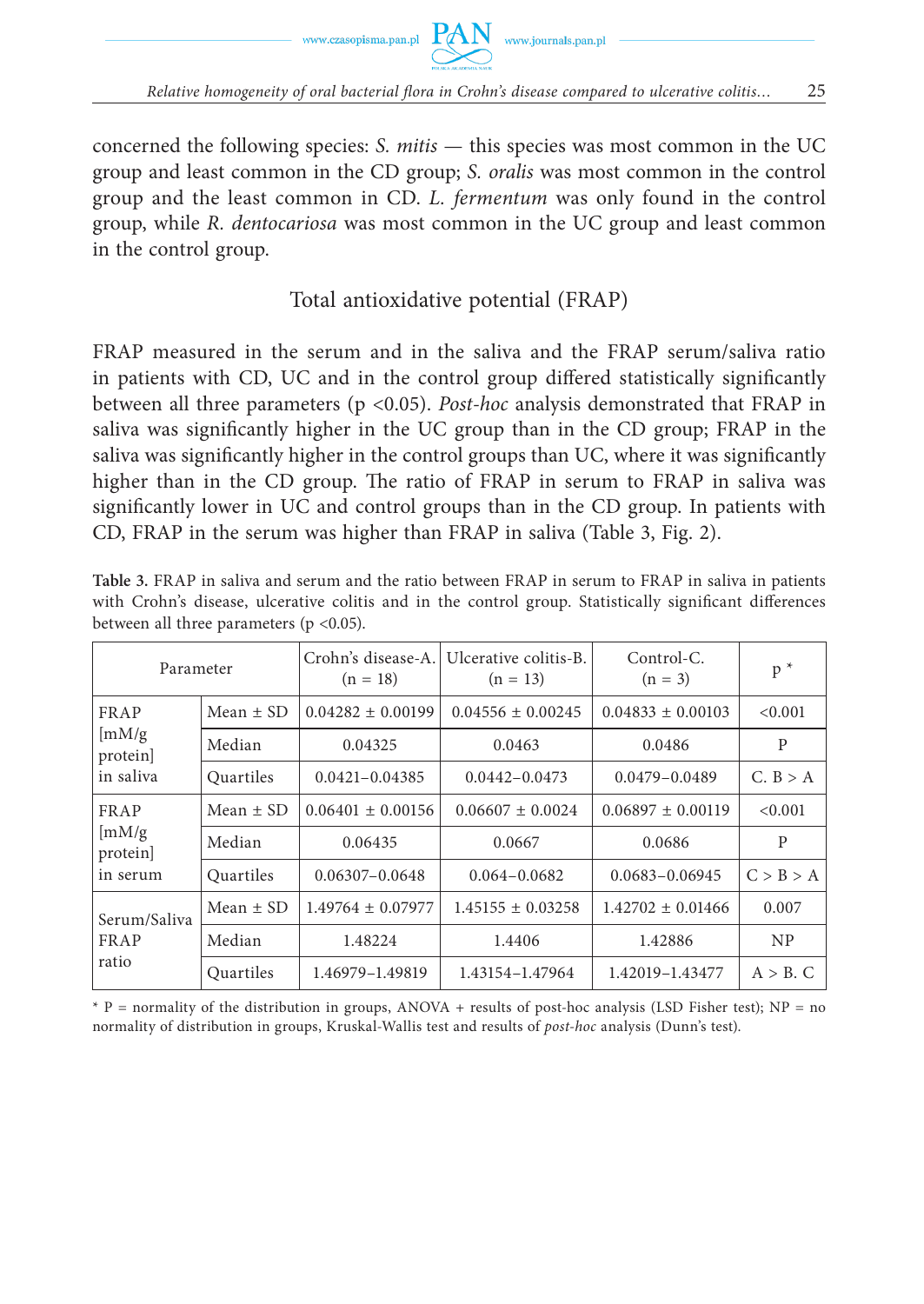

26 *Katarzyna Szczeklik, Danuta Owczarek, et al.*



**Fig. 2.** FRAP in saliva and serum and the ratio between FRAP in serum to FRAP in saliva in patients with Crohn's disease (CD), ulcerative colitis (UC) and in the control group. Statistically significant differences between all three parameters ( $p < 0.05$ ).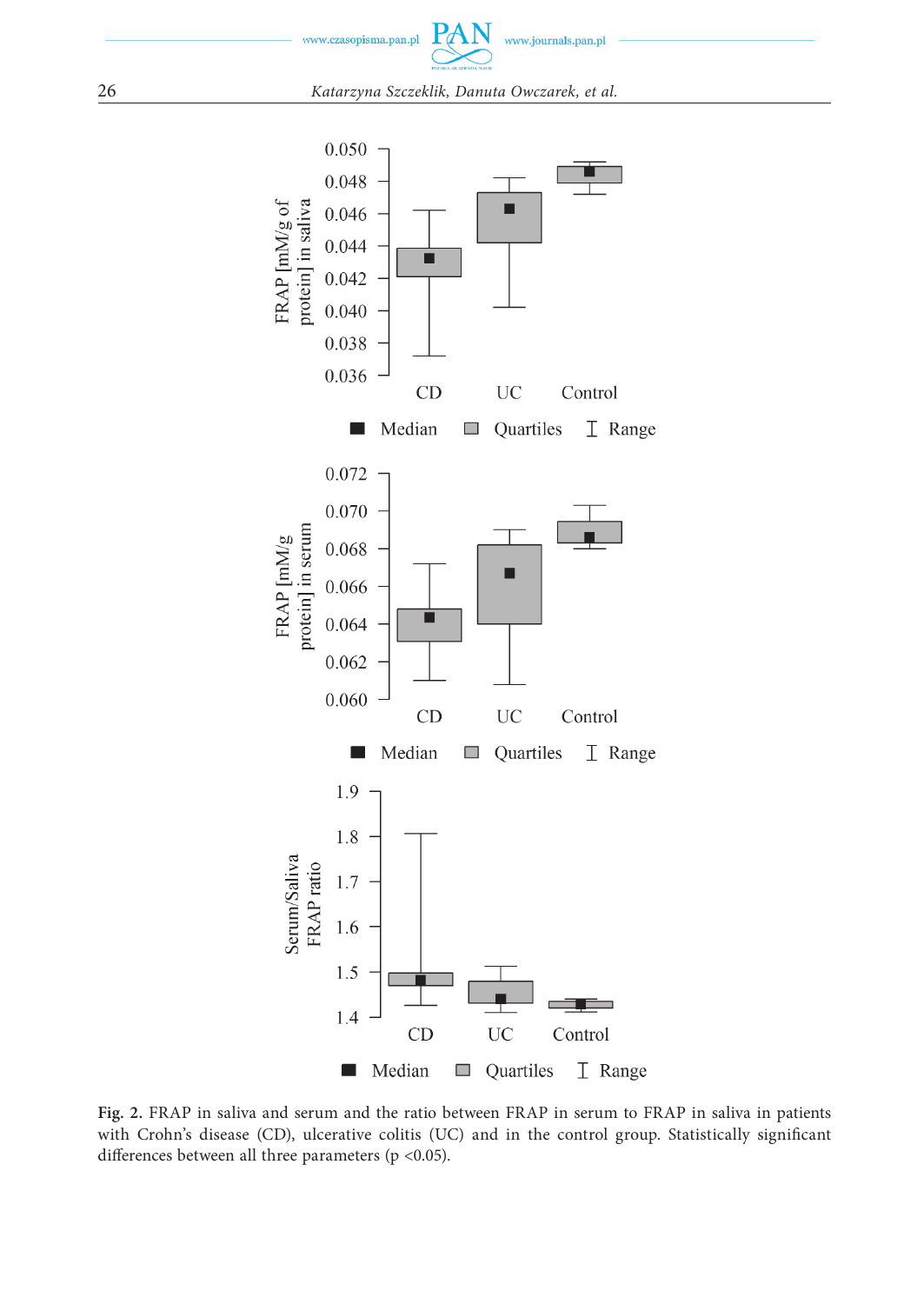# Relationship between total antioxidative potential and inflammation

The conducted study has demonstrated that CRP correlates significantly and negatively with the FRAP levels in saliva and serum ( $p < 0.05$ ). Thus, the higher the CRP the lower the FRAP in both serum and saliva. In addition, CRP correlates significantly and positively with the ratio of FRAP in serum to FRAP in saliva ( $p \le 0.05$ ); thus, the higher the CRP the higher the ratio. Higher FRAP in serum than in saliva was observed (Table 4, Fig. 3).

**Table 4.** Relationships between serum CRP concentration and FRAP concentration in saliva and serum (p <0.05) and FRAP ratio in serum / saliva in the studied groups.

|                | Correlations with CRP   |                        |                             |                        |  |
|----------------|-------------------------|------------------------|-----------------------------|------------------------|--|
| Parameter      | Correlation coefficient | $p^*$                  | Direction<br>of correlation | Power<br>of dependence |  |
| FRAP in saliva | $-0.598$                | $p = 0.001 \text{ NP}$ | Negative                    | Medium                 |  |
| FRAP in serum  | $-0.643$                | p < 0.001 NP           | Negative                    | Medium                 |  |
| Serum/saliva   | 0.473                   | $p = 0.011 \text{ NP}$ | Positive                    | Weak                   |  |

 $*$  P = normal distribution of both correlated variables, Pearson's correlation coefficient; NP = No normality of distribution of at least one of the correlated variables, Spearman's correlation coefficient.



**Fig. 3.** Graphical presentations of relationships between CRP concentration in serum and FRAP concentrations in saliva and serum ( $p$  <0.05) and FRAP ratio in serum/saliva in the studied groups.

#### **Discussion**

Modern research on the microbiome has produced evidence that oral cavity diseases have a multifactorial basis [24, 25]. However, evidence for the occurrence of predominant microorganism species in CD is fragmentary and this frequently leads to inconsistent results [26, 27] and also relates the obtained results to healthy persons who remain outside of the hospital environment. The purpose of the conducted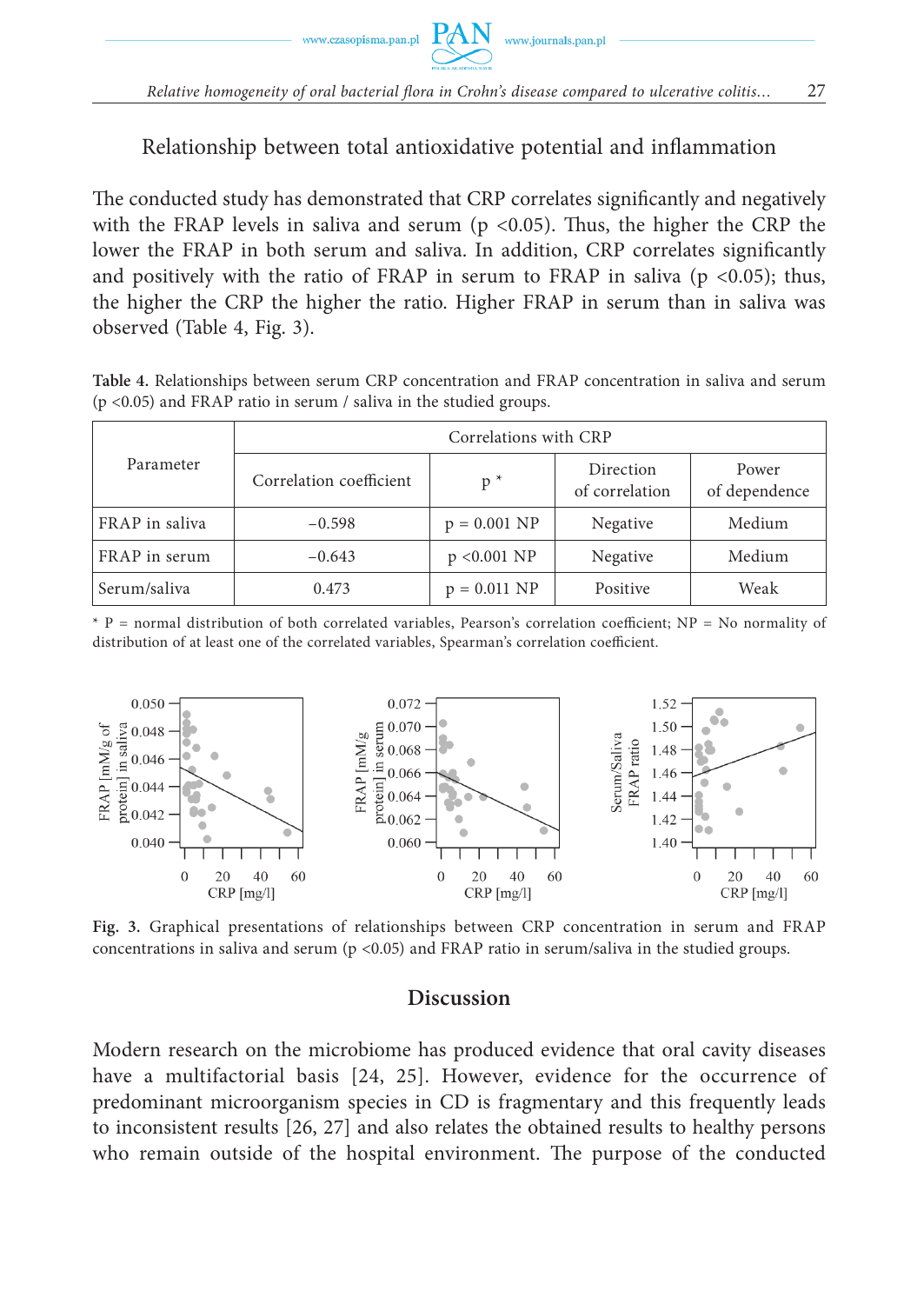study was to identify the bacteria colonizing mucous membranes of patients with CD in comparison with persons with UC on the gastroenterology ward of the University Hospital in Kraków. An assessment of the diversity of the oral cavity flora in selected patient groups was performed, and the occurrence of relationships between antioxidative defense in the oral cavity and on the periphery and generalized inflammation was analyzed in selected patient groups.

Reduced antioxidative defense in the saliva of patients with CD was associated with the relatively lowest diversity of bacterial flora of the oral cavity and the strongest exhibition of inflammation in the periphery. On the other hand, the slightly higher microbe species richness of the flora in patients with UC (Streptococcus salivarius group, Viridans streptococci, *Lactobacillus*, *Actinomyces*, classified as pioneer species) was linked to a higher antioxidative potential (higher FRAP) compared with patients with CD and controls and to lower inflammation intensity (lower CRP than that in patients with CD). Similar results were observed by Docktor *et al.* in a group of children with CD [28]. However, these researchers used healthy persons from outside of the hospital environment as the control relative to patients with CD. The richness and diversity of the bacterial flora of healthy persons outside of a hospital environment is not surprising [28, 29].

Reduced diversity of the bacterial flora of the oral cavity in patients with CD compared to UC may be associated with a higher iron level in the CD group compared to patients with UC. As demonstrated in the observations of Lee *et al.*, iron metabolism is strictly linked to the composition of the intestinal flora of patients with inflammatory bowel disease [30]. This has been proven by the fact that oral administration of iron preparations to UC patients reduces the diversity of bacterial phylotypes and their metabolites in stool in comparison to intravenous iron administration [30, 31].

The factors determining the variability of the bacterial flora composition in patients with CD or UC remain largely unknown; however, a higher share and contribution of OxS or inflammation has been postulated as a modulator of the observed differences [32]. Microorganisms associated with OxS can be numerous, and only prospective research over time in selected patient groups will provide answers to the question as to whether and how the selected oral and intestinal microbiota species depend on oxidative defense, or whether ongoing systemic inflammation is associated with OxS. As an example, Jurczak *et al.* showed that the oxidative-antioxidative balance was disturbed in children with caries due to shifts in oral microbiota composition and, depending on the isolated bacteria species, the antioxidative systems of the host supported or inhibited bacterial antioxidative systems [15]. Thus, the total antioxidative potential is the resultant of the host's antioxidant action and antioxidants of the bacteria colonizing the oral cavity. This phenomenon may be explained by the fact that the bacteria that cause oral cavity diseases, e.g. caries,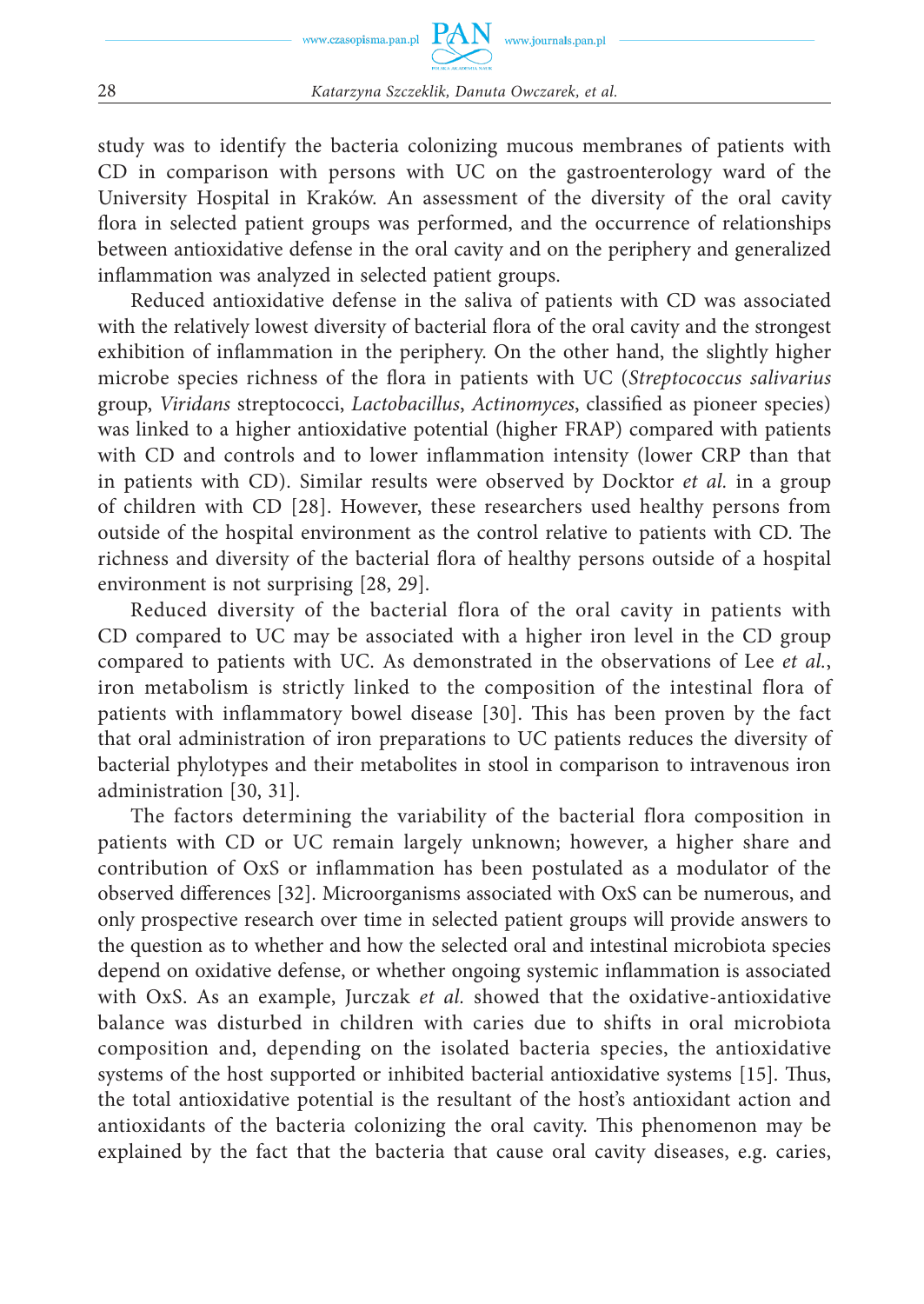present a strict relationship with environmental acidification, as well with OxS, which are processes associated with elevated responses of bacterial enzymatic systems (the NADH-Nox intracellular oxidase system, coded NOx), or with the host's enzymatic systems [33]. The growth of bacterial antioxidative systems, such as NADH oxidase, is accompanied by a decrease in the generation of ROS. Therefore, it constitutes a specific survival form for certain bacteria species, for which the presence of genes for antioxidative enzymes in their genomes may be considered a significant factor of their virulence [34]. Thus far, reactions to OxS have only been studied in some bacteria species; apart from *E. coli*, *Rothia mucilaginosa* also possesses several genes associated with OxS (thioredoxin, mycothione reductase, reductase and oxydoreductase), which are considerably elevated under the impact of oxidative or nitrosative stress and which constitute the regulation factor for the redox state in the oral microbiome-host system [35, 36]. However, no detailed studies have been published on the effects of OxS among bacteria from the oral microbiome of patients with CD.

Both the oral-intestinal microbiota, as well as the cells of the immune system cells of the host may induce ROS production and OxS. Moreover, potential systemic causes or extrinsic factors, i.e. diet, impact the variability of both observed systems, i.e. oxidation-reduction in saliva or changes in the oral microbiome, which should not be omitted in an analysis of the impact of the aforementioned factors on health or disease [37].

In order to assess the relationship between the oral microbiota or the oral/ intestinal microbiota and OxS markers or inflammation indicators, further prospective research is planned assessing the impact of daily rhythms or external environmental conditions (such as hospital or non-hospital environments, as well as diet) on changes over time in the oral-intestinal microbiota at the intra-individual level.

It is known that even slight changes over time in oral microbiota composition are significantly related to the given host, in whom the elements of the immune system are widely differentiated and depend on health or disease condition. The vast majority of available studies on the microbiome in humans do not include individual populational differences determining intra-individual variability. It is also known that the oralintestinal microbiome demonstrates considerable variability throughout an individual's life (for instance, at birth and in the subsequent hours the oral-intestinal microbiome of the child is subject to massive exposure to microorganisms originating from the external environment, e.g. breathing, breast-feeding and contact with parents and medical personnel). On the other hand, the permanent colonization of the oral cavity commences in the postpartum period. When a newborn child is only 24 hours old, pioneering microorganisms are being established which determine the composition of the oral-intestinal microbiome [38, 39]. Thus, all analyzes and conclusions concerning the oral-intestinal microbiota should be treated as a prospective study assessing the dynamics of these changes over time.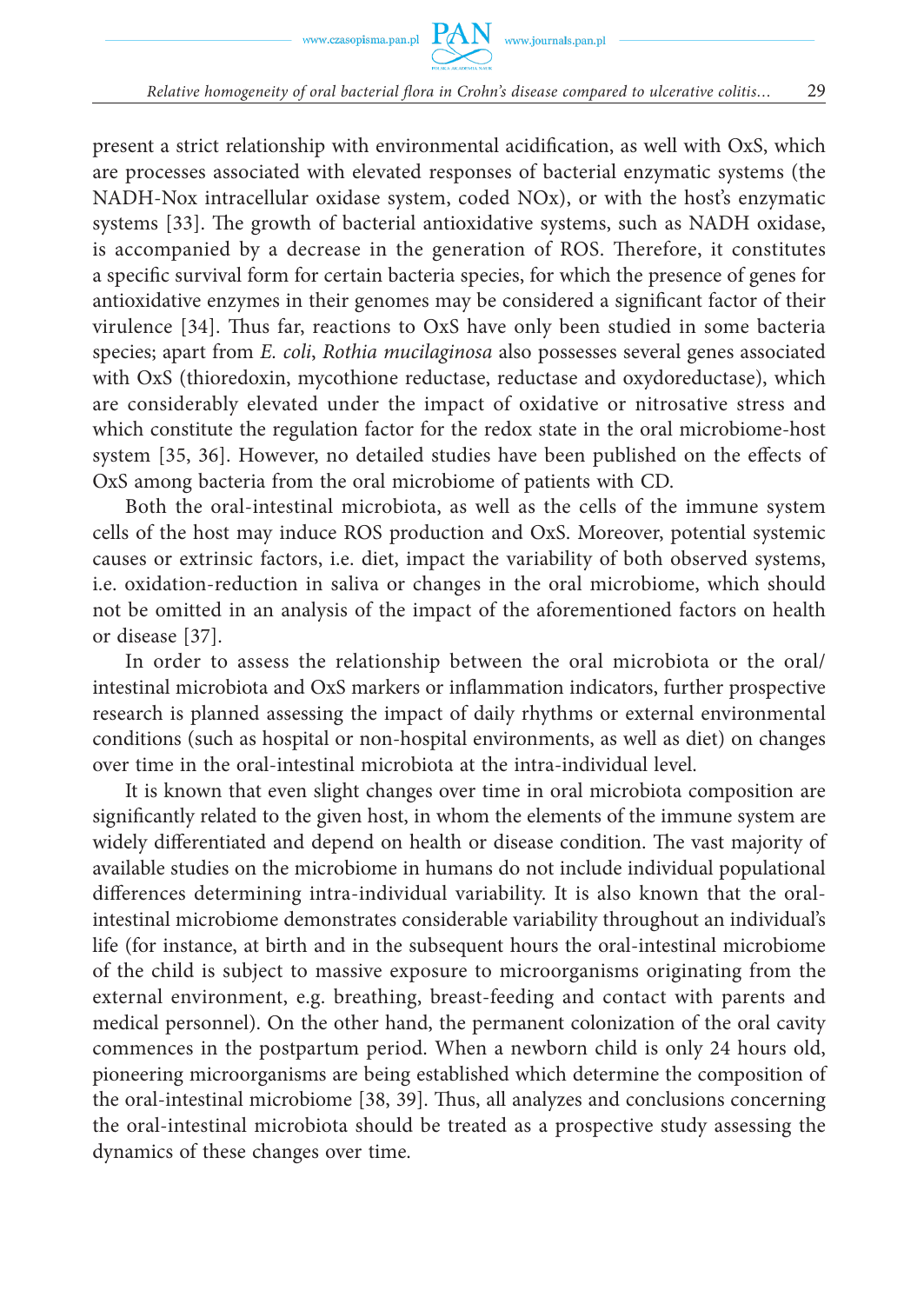Our results are in line with those of Gonze *et al.*, which demonstrated that the microbiota may change between hosts even under the same environmental conditions, which means that intra-individual variability does not have to be associated with changes to the surrounding environmental conditions [40]. As presented in this study, the oral microbiota of a patient from a hospital environment may have a highly varied composition, expressed by the variability of colonization of specific ecological niches by selected microorganism species, and this may even be the case for patients on the same hospital ward, which is apparently associated with the colonization site of selected bacterial strains [41]. Thus, it appears valid to examine the microbiota of a given host with regards to their immune condition and the group of patients, to which the given person is qualified, as well as the changes over time in those persons depending on their exposure to environmental factors. Research has shown that the microbiota characteristic of a given individual host is a combination of the host's rich microbiota guaranteed by i.a. transmission of selected microorganism groups between individual hosts, and also the distribution of microorganisms in given ecological niches occupied by networks of microorganism species associated with the given host at a local level [42].

Moreover, research on the bacterial metagenome from the human microbiome has revealed that the unilateral approach to microbiome produces false results, as collection of single samples of material originating from persons from different environments and analysis of these samples in terms of correlations in the occurrence of selected microorganism species, e.g. *Rothia*, and co-occurrence of OxS in the given host has produced divergent results, i.e. 22.2% of such studies produced negative correlations, 0.1% observed positive correlations, and as many as 77.7% of cases were not linked to any significant correlation  $[32]$ . In our study, the analysis of the relationship turned out to be difficult due to the low number of examined persons, although the preliminary assessment favors a positive correlation associated with the occurrence of such species as *R. mucilaginosa* and *R. dentocariosa* with OxS and intensified inflammatory processes in the group of patients with non-specific inflammatory intestinal diseases, i.e. CD and UC.

Intensification of OxS associated with elevated ROS production does not have to be linked to overgrowth of bacterial flora, but it may be delayed over time [43]. Correlation profiles between selected microorganism species from the oral microbiota and OxS indicators and between inflammation markers appear to be unique characteristics of each species [44, 45]. A negative relationship was observed between e.g. *Streptococcus* and *Rothia*, and total antioxidative potential. The lower diversity of species which were predominant and characteristic for CD or UC correlated with OxS and inflammation markers much more frequently than did common species (such as *Viridans streptococci*, *Lactobacillus*, *Actinomyces*). As an example, *S. mitis* and *S. oralis* were among the less common species in the CD group, although they demonstrated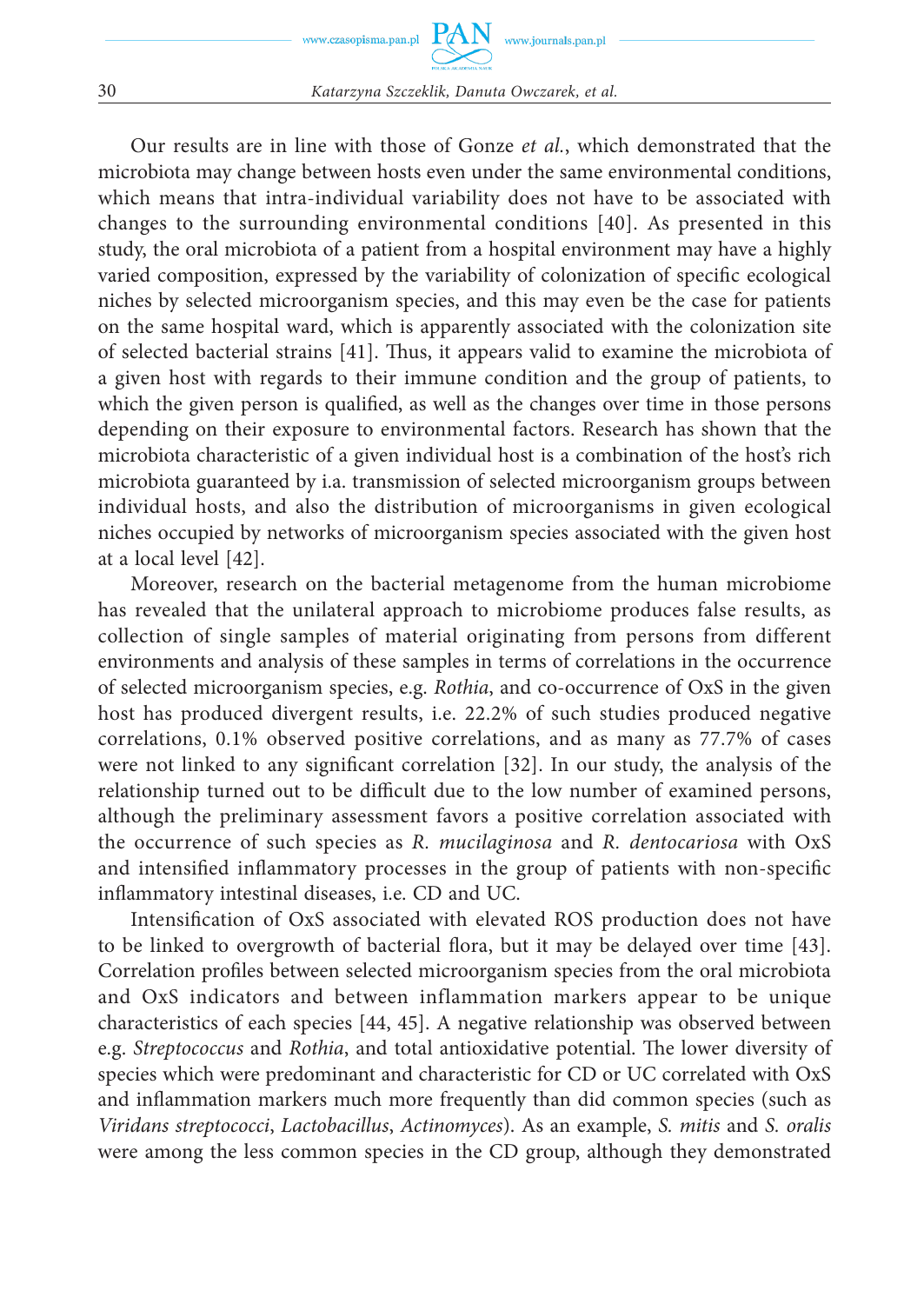considerable correlations with impaired antioxidative defense (lower FRAP) in the UC and control groups. However, those correlations were not statistically significant in the examined UC and control groups. Although *S. mitis* and *S. oralis* are capable of inhibiting ROS *in vitro*, their activity may be inhibited by other microorganism species from the oral microbiota [46]. Naturally, it is highly likely that other bacteria species may impair the natural functions of *S. mitis* to inhibit ROS production, particularly in samples where *S. mitis* correlate with OxS indicators. Moreover, the oral microbiota is colonized by a range of bacteria species, which demonstrate variable capacity to produce or inhibit ROS, which constitutes their evolutionary adaptation increasing their survival chances in difficult environmental conditions.

Oral microbiota profiles with indicators of lowered antioxidative defense, reflecting intensification of OxS, differed between persons from the hospital environment, which may be explained by various factors. Firstly, the variable metabolic activity of bacteria depending on the environment from which they were originally isolated is not taken into account when we consider species colonizing different regions of the oral mucosa (surface of the tongue, cheeks, palate etc., associated with various functions), which may explain why the intra-individual correlation of determined bacterial models with the antioxidative defense markers is not uniform in separate individuals, even from the same patient group. Moreover, a study of the level of pure microorganism isolates may not fully mimic actual ROS production under the conditions of the oral cavity. Moreover, it has been demonstrated that selected bacteria species occurring in control subjects depend on the immune system of the host in different manners. Thus, only selected microorganisms possess the capacity to produce ROS, which means that the results vary within separate individuals.

Although highly active metabolic bacterial cells and those which retain relationships with the immune system of the host can be determined quantitatively, it appears that it is difficult to determine divergent species or those which live in metabolically inactive form or which attach to already formed ecosystems, changing their potential from being harmless to the host to being more pathogenic, stimulating ROS production under *in vivo* conditions. In our study, the appearance of specified bacteria species correlated positively or negatively with elements of antioxidative defense, and, what is more, with an intensified/lowered inflammatory reaction in the CD, UC and control groups. This suggests that individual differences in compensating mechanisms exist for given patient groups as well as individual differences between individuals within groups. Thus, we cannot provide one universal template according to which selected bacteria species are bound with ROS production and have a synergistic or inhibitory effect with the human antioxidative system in the oral cavity.

Undoubtedly, modern advances of technology such as proteomics and metabolomics have a decisive importance in the determination of inter-individual differences at the level of human microbiome, and they may provide valuable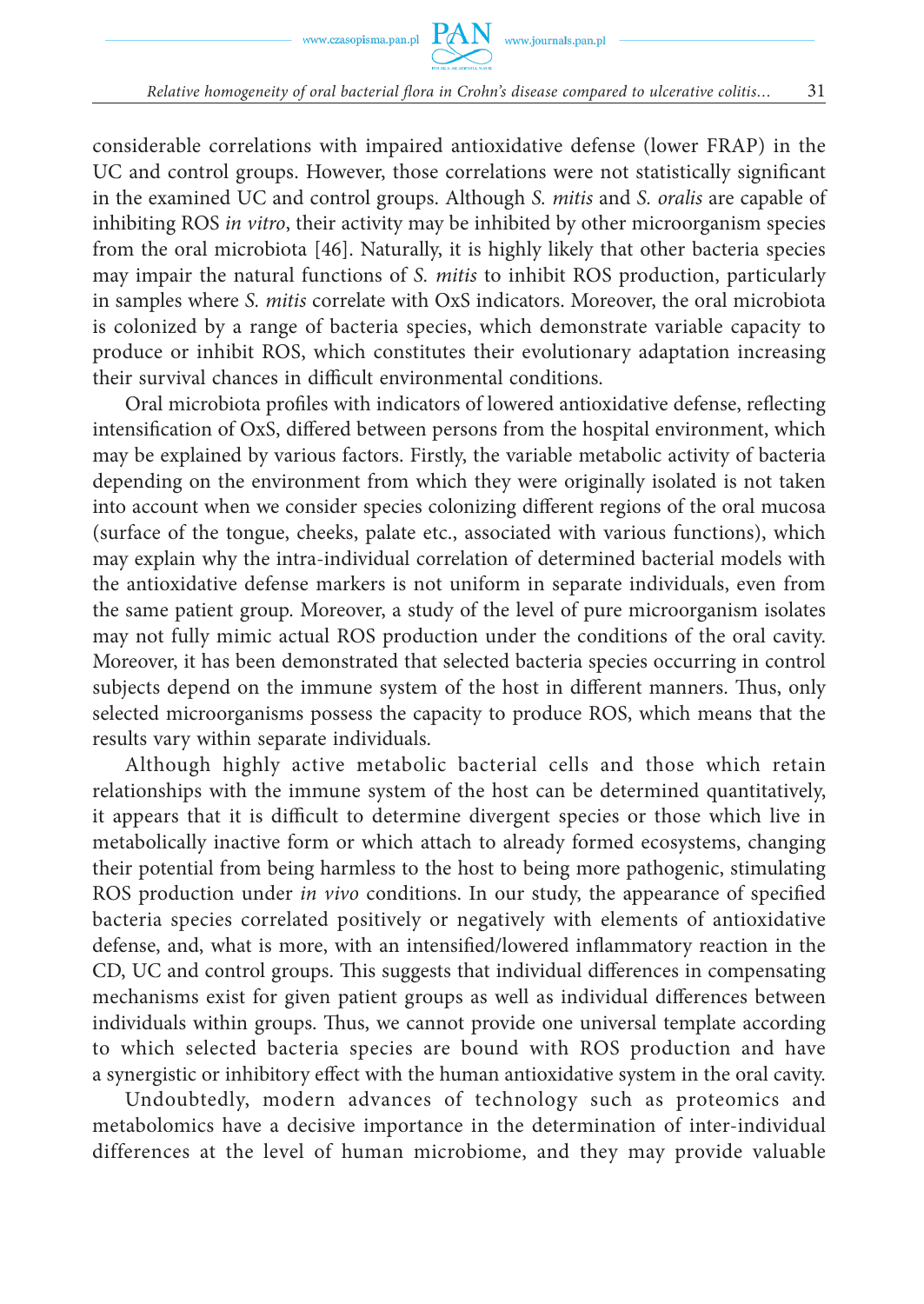information on the determination of which microorganisms are associated with OxS locally or induction of inflammation in the periphery, as well as of which bacteria determine the same metabolic function in the bodies of various hosts.

In the presented approach, the observations of the time-dependent dynamics of changes in oral microbiota composition may be of considerable importance.

In our future research we would like to verify the hypothesis concerning the impact of OxS and generalized inflammation on the composition of the oral-intestinal microbiota and the impact of the external conditions on its composition in a hospitalized group of patients with CD and other non-specific intestinal diseases, such as UC, which are our subject of interest.

In summary, assessment of the oral microbiota composition may provide information on the composition of the oral microbiome, which appears to be highly heterogeneous even in similar hospital conditions, i.e. the same hospital ward. Correlation analyses of individual samples from patients may provide ambiguous results. Thus, a study of changes in the dynamics of microbiota composition over time may enable estimation of the relationship of the selected bacteria species with the selected marker of OxS or the ongoing peripheral inflammation within the selected patient groups.

Such considerations must take into account the existence of relationships between bacteria and other bacteria species (synergistic effect; one species supports another one-coexistence) and between bacteria and biochemical markers. In general, analysis of correlation has demonstrated that there are specific bacterial profiles (and not individual bacteria species) which are linked to OxS in humans. Generation of OxS and the functioning of antioxidative defense elements in the oral cavity in humans should be subject to more detailed research, since relationship analyses do not clearly demonstrate that certain microorganism species cause inflammation while others do not.

The results of the present study underline the importance of oral cavity microbiota assessment in patients with CD, particularly in combination with other biochemical markers of the oral cavity or the system, such as CRP. The high costs of the test equipment required for assessment of the oral microbiome in hospitalized patients remain a limitation to the assessment, as in the case of DNA sequencing, which appears to be an adequate tool enabling analysis of a vast number of samples from a given hospital patient and their retrospective assessment over time for the purpose of enhanced diagnostics and monitoring of the state of patients and explaining the phenomena associated with the oral microbiome or hospital hazards associated with infections resistant to treatment.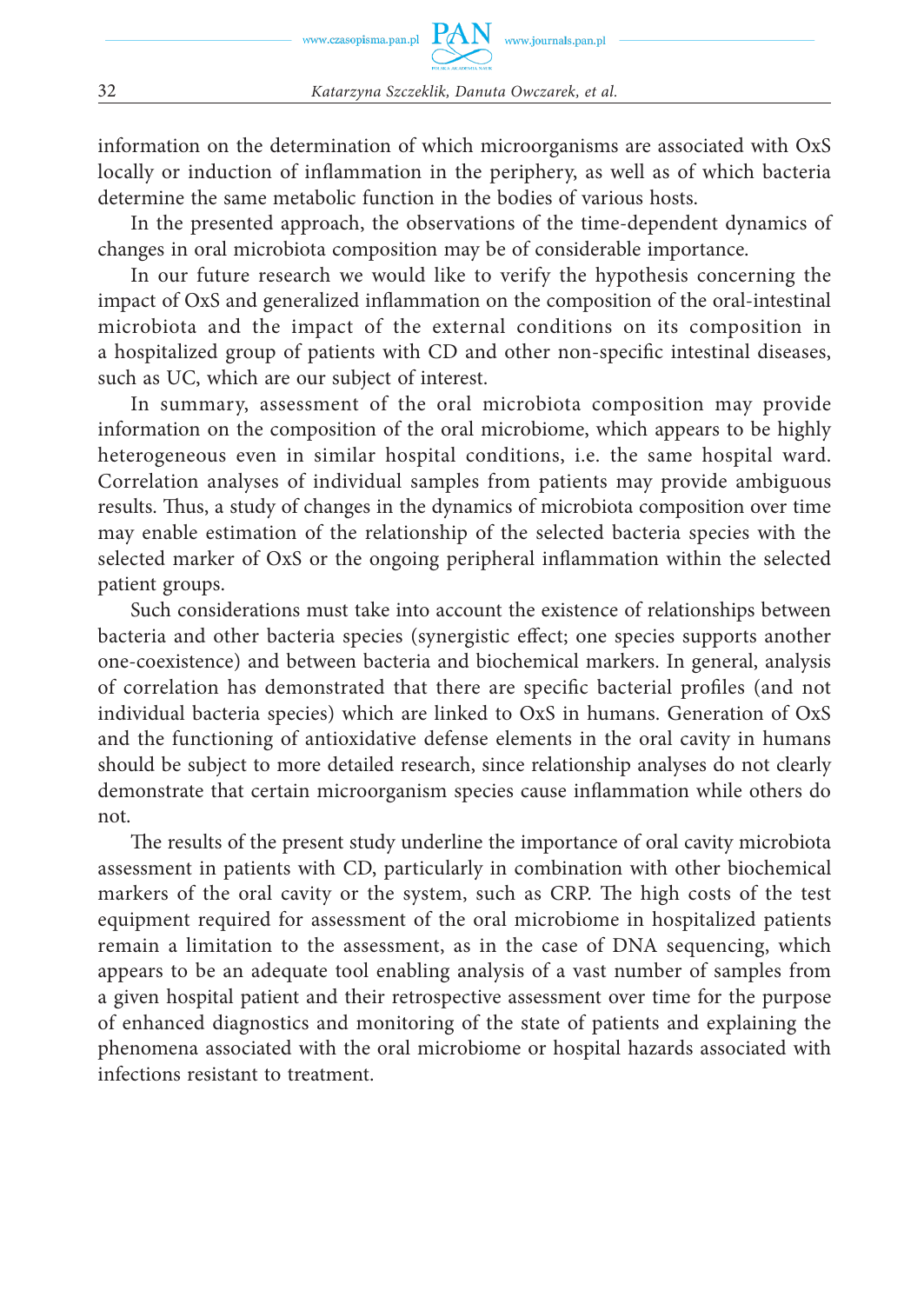



*Relative homogeneity of oral bacterial flora in Crohn's disease compared to ulcerative colitis...* 33

# **Conflict of interest**

None declared.

# **Acknowledgments**

This study was partially supported by a grant  $(K/ZDS/007169)$  from the Jagiellonian University Medical College.

# **Contribution statement**

K.S. and W.K. conceived the idea of the research and designed it. D.O., D.C. and M.C.-G. carried out the literature research and clinical study. P.K., A.K., E.K. and W.K. performed analytical and microbiological examinations. K.S., W.K. and T.M. analyzed the data, K.S. and W.K. wrote the paper and revised the manuscript for final submission.

# **References**

- 1. *Solbiati J., Frias-Lopez J.*: Metatranscriptome of the oral microbiome in health and disease. J Dent Res. 2018; 97 (5): 492–500. doi: 10.1177/0022034518761644.
- 2. *Siqueira J.F., Rôças I.N.*: The oral microbiota in health and disease: An overview of molecular findings. Methods Mol Biol. 2017; 1537: 127-138.
- 3. *Frolkis A., Dieleman L.A., Barkema H.W., et al.*: Environment and the inflammatory bowel diseases. Can J Gastroenterol. 2013; 27 (3): e18–24.
- 4. *Brusaferro A., Cavalli E., Farinelli E., Cozzali R., Principi N., Esposito S.*: Gut dysbiosis and paediatric Crohn's disease. J Infect. 2019; 78 (1): 1–7. doi: 10.1016/j.jinf.2018.10.005.
- 5. *Verma D., Garg P.K., Dubey A.K.*: Insights into the human oral microbiome. Arch Microbiol. 2018; 200 (4): 525–540. doi: 10.1007/s00203-018-1505-3.
- 6. *Kolodziejczyk A.A., Zheng D., Shibolet O., Elinav E.*: The role of the microbiome in NAFLD and NASH. EMBO Mol Med. 2018; 27. pii: e9302. doi: 10.15252/emmm.201809302.
- 7. *Mohammed H., Varoni E.M., Cochis A., et al.*: Oral dysbiosis in pancreatic cancer and liver cirrhosis: A review of the literature. Biomedicines. 2018; 11: 6 (4). pii: E115. doi: 10.3390/biomedicines6040115.
- 8. *De Luca F., Shoenfeld Y.*: The microbiome in autoimmune diseases. Clin Exp Immunol. 2019; 195 (1): 74-85. doi: 10.1111/cei.13158.
- 9. *Szczeklik K., Mach T., Cibor D., et al.*: Correlation of paraoxonase-1 with the severity of Crohn's disease. Molecules. 2018 Oct 11; 23 (10). pii: E2603. doi: 10.3390/molecules23102603.
- 10. *Szczeklik K., Krzyściak W., Cibor D., et al.*: Markers of lipid peroxidation and antioxidant status in the serum and saliva of patients with active Crohn disease. Pol Arch Intern Med. 2018; 128 (6): 362–370. doi: 10.20452/pamw.4273.
- 11. *Banerjee S., Ghosh S., Sinha K., Chowdhury S., Sil P.C.*: Sulphur dioxide ameliorates colitis related pathophysiology and inflammation. Toxicology. 2019; 412: 63-78. doi: 10.1016/j.tox.2018.11.010.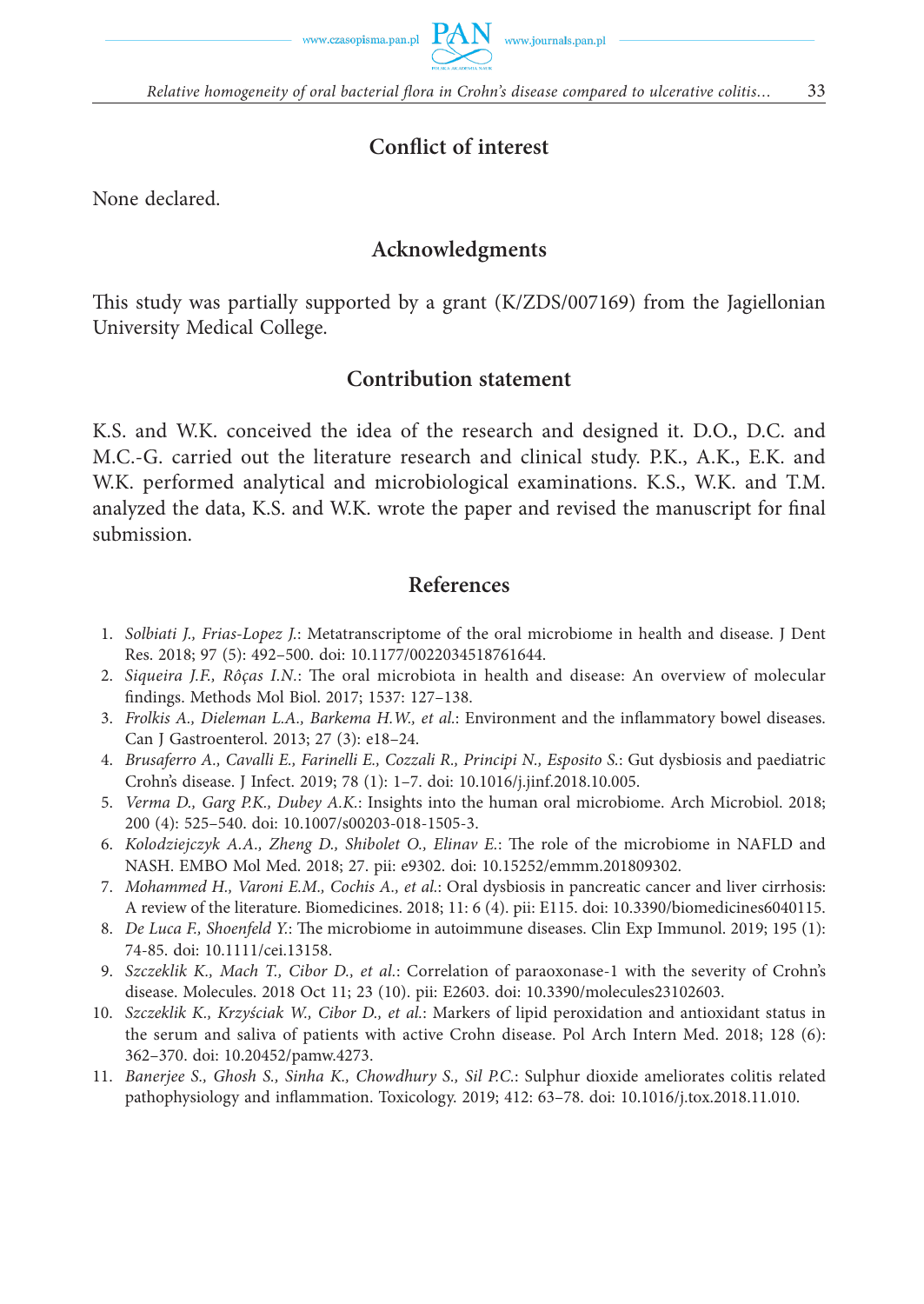- 12. *Moura F.A., Goulart M.O.F., da Paz Martins A.S., Campos S.B.G.*: Close interplay of nitro-oxidative stress, advanced glycation end products and inflammation in inflammatory bowel diseases. Curr Med Chem. 2018; Sep 3. doi: 10.2174/0929867325666180904115633.
- 13. *Espey M.G.*: Role of oxygen gradients in shaping redox relationships between the human intestine and its microbiota. Free Radic Biol Med. 2013; 55: 130–140.
- 14. *Lettrichová I., Tóthová L., Hodosy J., Behuliak M., Celec P.*: Variability of salivary markers of oxidative stress and antioxidant status in young healthy individuals. Redox Rep. 2016; 21 (1): 24–30. doi: 10.1179/1351000215Y.0000000009.
- 15. *Jurczak A., Kościelniak D., Skalniak A., Papież M., Vyhouskaya P., Krzyściak W.*: The role of the saliva antioxidant barrier to reactive oxygen species with regard to caries development. Redox Rep. 2017; 22 (6): 524–533. doi: 10.1080/13510002.2017.1301625.
- 16. *Gomollón F., Dignass A., Annese V., et al.*: 3rd European evidence-based consensus on the diagnosis and management of Crohn's disease 2016: Part 1: Diagnosis and Medical Management. J Crohns Colitis. 2017; 11, 3–25. doi: 10.1093/ecco-jcc/jjw168.
- 17. *Magro F., Gionchetti P., Eliakim R., et al.*: Third European evidence-based consensus on diagnosis and management of ulcerative colitis. Part 1: Definitions, diagnosis, extra-intestinal manifestations, pregnancy, cancer surveillance, surgery, and ileo-anal pouch disorders. J Crohns Colitis. 2017; 11 (6): 649–670. doi: 10.1093/ecco-jcc/jjx008.
- 18. *Satsangi J., Silverberg M.S., Vermeire S., Colombel J.F.*: The Montreal classification of inflammatory bowel disease: controversies, consensus, and implications. Gut. 2006; 55 (6): 749–753.
- 19. *Best W.R., Becktel J.M., Singleton J.W., Kern F.*: Development of a Crohn's disease activity index. National Cooperative Crohn's Disease Study. Gastroenterology. 1976; 70: 439–444.
- 20. Samuel S., Bruining D.H., Loftus E.V., et al.: Validation of the ulcerative colitis colonoscopic index of severity and its correlation with disease activity measures. Clin Gastroenterol Hepatol. 2013; 11 (1): 49–54.e1. doi: 10.1016/j.cgh.2012.08.003.
- 21. *Benzie I.F.F., Strain J.J.*: The ferric reducing ability of plasma (FRAP) as a measure of "antioxidant power": The FRAP Assay. Analyt Biochem. 1996; 239: 70-76.
- 22. *R Core Team*: R: A language and environment for statistical computing. R Foundation for Statistical Computing. Vienna, Austria. 2018; URL https://www.R-project.org/.
- 23. *Hinkle D.E., Wiersma W., Jurs S.G.*: Applied statistics for the behavioral sciences. 5th ed. Boston: Houghton Mifflin; 2003.
- 24. *Schirmer M., Denson L., Vlamakis H., et al.*: Compositional and temporal changes in the gut microbiome of pediatric ulcerative colitis patients are linked to disease course. Cell Host Microbe. 2018; 24 (4): 600–610. e4. doi: 10.1016/j.chom.2018.09.009.
- 25. *Dehner C., Fine R., Kriegel M.A.*: The microbiome in systemic autoimmune disease: mechanistic insights from recent studies. Curr Opin Rheumatol. 2019 Jan 7. doi: 10.1097/BOR.0000000000000574.
- 26. *Gajendran M., Loganathan P., Catinella A.P., Hashash J.G.*: A comprehensive review and update on Crohn's disease. Dis Mon. 2018; 64 (2): 20–57. doi: 10.1016/j.disamonth.2017.07.001.
- 27. Nikitakis N.G., Papaioannou W., Sakkas L.I., Kousvelari E.: The autoimmunity-oral microbiome connection. Oral Dis. 2017; 23 (7): 828–839. doi: 10.1111/odi.12589.
- 28. *Docktor M.J., Paster B.J., Abramowicz S.*: Alterations in diversity of the oral microbiome in pediatric inflammatory bowel disease. Inflamm Bowel Dis. 2012; 18 (5): 935-942. doi: 10.1002/ibd.21874.
- 29. *Saeb A.T.M., Al-Rubeaan K.A., Aldosary K., et al.*: Relative reduction of biological and phylogenetic diversity of the oral microbiota of diabetes and pre-diabetes patients. Microb Pathog. 2019; 128: 215–229. doi: 10.1016/j.micpath.2019.01.009.
- 30. *Lee T., Clavel T., Smirnov K., et al.*: Oral versus intravenous iron replacement therapy distinctly alters the gut microbiota and metabolome in patients with IBD. Gut. 2017; 66 (5): 863–871. doi: 10.1136/gutjnl-2015-309940.